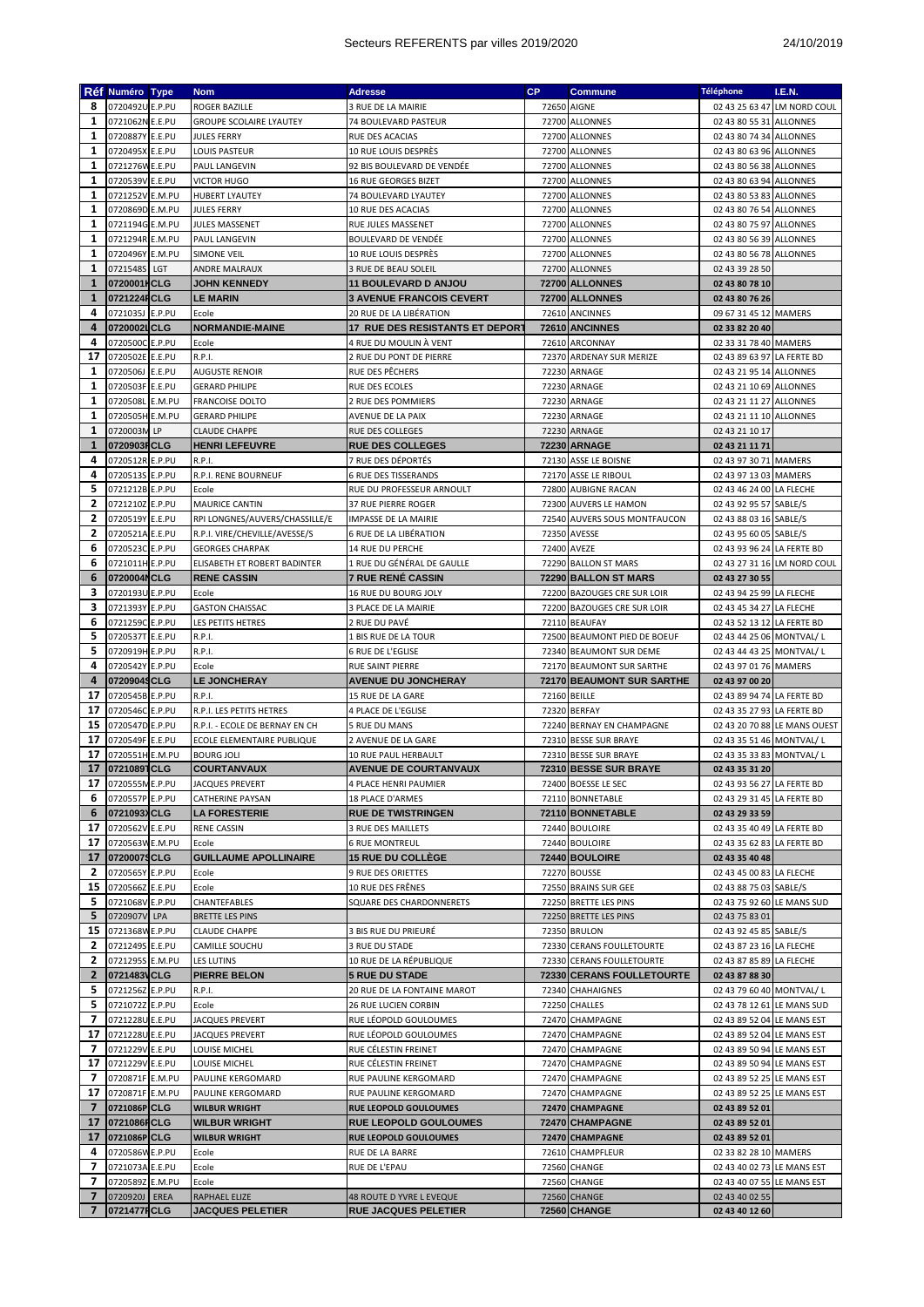## Secteurs REFERENTS par villes 2019/2020<br>
24/10/2019

| 2            | 0720991L E.P.PU                    |      | R.P.I. SIVOS CHANTENAY/PIRMIL/     | RUE JULES FERRY                                |           | 72430 CHANTENAY VILLEDIEU                        | 02 43 92 10 54 SABLE/S                                   |                              |
|--------------|------------------------------------|------|------------------------------------|------------------------------------------------|-----------|--------------------------------------------------|----------------------------------------------------------|------------------------------|
| 15           | 0720098R E.E.PU                    |      | RPI - ECOLE FERNAND CHOTARD        | 9 RUE DU GÉNÉRAL LECLERC                       |           | 72540 CHASSILLE                                  | 02 43 88 07 06 SABLE/S                                   |                              |
| 10           | 0720103W E.P.PU                    |      | <b>JULES FERRY</b>                 | 13 RUE DE LA DENISIÈRE                         |           | 72550 CHAUFOUR NOTRE DAME                        |                                                          | 02 43 88 87 40 LE MANS OUEST |
| 2            | 0720107A E.P.PU                    |      | Ecole                              | ROUTE DE LA SUZE                               |           | 72210 CHEMIRE LE GAUDIN                          | 02 43 88 10 87 SABLE/S                                   |                              |
| 5            | 0721017P E.P.PU                    |      | R.P.I.                             | RUE PRINCIPALE                                 |           | 72500 CHENU                                      | 02 43 46 03 65 MONTVAL/L                                 |                              |
| 4            | 0720110D E.P.PU                    |      | R.P.I.                             | 11 RUE DE LA GARE                              |           | 72170 CHERANCE                                   | 02 43 33 12 50 MAMERS                                    |                              |
| 6            | 0720112F E.P.PU                    |      | Ecole                              | 5 RUE FRANÇOIS AVICE                           |           | 72400 CHERRE                                     | 02 43 93 16 23 LA FERTE BD                               |                              |
| 6            | 0720113G E.P.PU                    |      | Ecole                              | PLACE HENRI JEANNE                             |           | 72400 CHERREAU                                   | 02 43 93 06 52 LA FERTE BD                               |                              |
|              |                                    |      |                                    |                                                |           |                                                  |                                                          |                              |
| 15           | 0720115J E.M.PU                    |      | R.P.I. VIRE/CHEVILLE/AVESSE/S      | 1 RUE DE LA CAVALCADE                          |           | 72350 CHEVILLE                                   | 02 43 92 46 14 SABLE/S                                   |                              |
| з            | 0721191D E.P.PU                    |      | <b>DES DELICES</b>                 | 12 RUE DES DÉLICES                             |           | 72200 CLERMONT CREANS                            | 02 43 94 40 82 LA FLECHE                                 |                              |
| 17           | 0720120P E.P.PU                    |      | JEAN-MARIE LECHAT                  | <b>RUE SAINT MAURICE</b>                       |           | 72120 CONFLANS SUR ANILLE                        | 02 43 35 88 06 MONTVAL/L                                 |                              |
| 15           | 0721075C E.P.PU                    |      | Ecole                              | 22 RUE DU DOCTEUR REPIN                        |           | <b>72240 CONLIE</b>                              |                                                          | 02 43 20 50 71 LE MANS OUEST |
| 15           | 07200142CLG                        |      | <b>ANDRE PIOGER</b>                | <b>20 ROUTE DE NEUVILLALAIS</b>                |           | <b>72240 CONLIE</b>                              | 02 43 52 14 52                                           |                              |
| 17           | 0720126W E.E.PU                    |      | JEAN ROSTAND ET JULES FERRY        | 16 BIS RUE DE LA GARE                          |           | 72160 CONNERRE                                   | 02 43 89 01 00 LA FERTE BD                               |                              |
| 17           | 0720127X E.M.PU                    |      | <b>ST EXUPERY</b>                  | RUE DU SERGENT MANTIER                         |           | 72160 CONNERRE                                   | 02 43 89 02 21 LA FERTE BD                               |                              |
| 17           | 0720015ACLG                        |      | <b>FRANCOIS GRUDE</b>              | <b>10 AVENUE PASTEUR</b>                       |           | 72160 CONNERRE                                   | 02 43 89 00 95                                           |                              |
| 6            | 0720130A E.P.PU                    |      | Ecole                              | 31 RUE HENRI POUSSIN                           |           | 72400 CORMES                                     | 02 43 93 24 33 LA FERTE BD                               |                              |
|              |                                    |      |                                    |                                                |           |                                                  |                                                          |                              |
| 17           | 0721076D E.P.PU                    |      | <b>DES NOISETIERS</b>              | 17 RUE DE LA MAIRIE                            |           | 72440 COUDRECIEUX                                | 02 43 35 77 11 LA FERTE BD                               |                              |
| 8            | 0720488P E.E.A.                    |      | MOLIERE                            | 3 RUE MOLIÈRE                                  |           | 72190 COULAINES                                  |                                                          | 02 43 76 88 78 LM NORD COUL  |
| 8            | 0720600L E.P.PU                    |      | ALBERT CAMUS / VICTOR HUGO         | <b>RUE DE PARIS</b>                            |           | 72190 COULAINES                                  |                                                          | 02 43 81 18 80 LM NORD COUL  |
| 8            | 0720979Y E.P.PU                    |      | <b>GEORGES BRAQUE</b>              | 2 RUE JUAN LES PINS                            |           | 72190 COULAINES                                  |                                                          | 02 43 81 28 66 LM NORD COUL  |
| 8            | 0720906UCLG                        |      | <b>JEAN COCTEAU</b>                | <b>RUE JEAN COCTEAU</b>                        |           | 72190 COULAINES                                  | 02 43 82 29 86                                           |                              |
| 15           | 0720177B E.M.PU                    |      | R.P.I.                             | 9 RUE DE LA MAIRIE                             |           | 72550 COULANS SUR GEE                            | 02 43 88 76 87 SABLE/S                                   |                              |
| 15           | 0720176A E.P.PU                    |      | R.P.I. COULANS / BRAINS SUR        | 3 RUE DE LA MAIRIE                             |           | 72550 COULANS SUR GEE                            | 02 43 88 86 53 SABLE/S                                   |                              |
| з            | 0721020T E.P.PU                    |      | Ecole                              | 23 RUE SAINT-HUBERT                            |           | 72800 COULONGE                                   | 02 43 46 62 67 LA FLECHE                                 |                              |
| 6            | 0720181F E.P.PU                    |      | Ecole                              | <b>18 RUE DU SERGENT PITOU</b>                 |           | 72290 COURCEBOEUFS                               |                                                          | 02 43 24 29 12 LM NORD COUL  |
|              |                                    |      |                                    |                                                |           |                                                  |                                                          |                              |
| 2            | 0720182G E.P.PU                    |      | Ecole                              | RUE DU BOURG FLEURI                            |           | 72270 COURCELLES LA FORET                        | 02 43 45 70 74 LA FLECHE                                 |                              |
| 6            | 0721248R E.P.PU                    |      | R.P.I. NOTRE PETIT MONDE           | 41 RUE DE LA LIBÉRATION                        |           | 72110 COURCEMONT                                 | 02 43 29 33 92 LA FERTE BD                               |                              |
| 5            | 0720996S E.P.PU                    |      | GEORGES JEAN R.P.I.                | 9 RUE DU COLLÈGE                               |           | 72150 COURDEMANCHE                               | 02 43 44 80 63 MONTVAL/L                                 |                              |
| 6            | 0721377F E.P.PU                    |      | <b>SAINT EXUPERY</b>               | <b>CHEMIN DES GATS</b>                         |           | 72260 COURGAINS                                  | 02 43 33 65 92 MAMERS                                    |                              |
| 6            | 0720190R E.P.PU                    |      | R.P.I. LES ECOLIERS                | 3 PLACE FRANÇOIS DE MONTBRUN                   |           | 72320 COURGENARD                                 | 02 43 93 22 63 LA FERTE BD                               |                              |
| 2            | 0720191S E.P.PU                    |      | MARCEL PAGNOL                      | 1 RUE DES GRANDES VIGNES                       |           | 72300 COURTILLERS                                | 02 43 95 46 38 SABLE/S                                   |                              |
| 15           | 0721012J E.P.PU                    |      | R.P.I. ALBERT JACQUARD             | 1 BIS RUE DE LA GARE                           |           | 72140 CRISSE                                     | 02 43 20 08 13 MAMERS                                    |                              |
| з            | 0721255Y E.P.PU                    |      | ECOLE DES TILLEULS                 | RUE DES ECOLES                                 |           | 72200 CROSMIERES                                 | 02 43 45 21 09 LA FLECHE                                 |                              |
| 15           | 0720170U E.P.PU                    |      | R.P.I.                             | 7 RUE DE L'ECOLE                               |           | <b>72240 CURES</b>                               |                                                          | 02 43 20 93 47 LE MANS OUEST |
|              |                                    |      |                                    |                                                |           |                                                  |                                                          |                              |
| 6            | 0720169T E.P.PU                    |      | R.P.I.                             | 20 RUE DE LA LIBÉRATION                        |           | 72260 DANGEUL                                    | 02 43 33 66 64 MAMERS                                    |                              |
| 8            | 0720167R E.P.PU                    |      | <b>CLAUDE MONET</b>                | 24 RUE PRINCIPALE                              |           | 72550 DEGRE                                      |                                                          | 02 43 27 77 06 LM NORD COUL  |
| 5            | 0720164M E.P.PU                    |      | Ecole                              | 3 AVENUE DU MANS                               |           | 72500 DISSAY SOUS COURCILLON                     | 02 43 79 47 61 MONTVAL/L                                 |                              |
| 17           | 0721018R E.P.PU                    |      | JEAN DE LA FONTAINE                | <b>GRANDE RUE -</b>                            |           | 72390 DOLLON                                     | 02 43 93 42 37 LA FERTE BD                               |                              |
|              |                                    |      |                                    |                                                |           |                                                  |                                                          | 02 43 20 81 72 LE MANS OUEST |
| 15           | 0721204T E.P.PU                    |      | RPI                                | 2 PLACE DE L'EGLISE                            |           | 72240 DOMFRONT EN CHAMPAGNE                      |                                                          |                              |
| 17           | 0720155C E.P.PU                    |      | R.P.I.                             | 6 RUE DE LA MAIRIE                             |           | 72160 DUNEAU                                     | 02 43 89 89 85 LA FERTE BD                               |                              |
| 5            | 0720154B E.E.PU                    |      | <b>RAYMOND DRONNE</b>              | ALLÉE DE FONTENAILLES                          |           | 72220 ECOMMOY                                    | 02 43 42 11 70 MONTVAL/ L                                |                              |
| 5            | 0720151Y E.M.PU                    |      | <b>ST EXUPERY</b>                  | ALLÉE DE FONTENAILLES                          |           | 72220 ECOMMOY                                    |                                                          |                              |
|              |                                    |      |                                    |                                                |           |                                                  | 02 43 42 11 39 MONTVAL/L                                 |                              |
| 5            | 07210431CLG                        |      | <b>ALFRED DE MUSSET</b>            | <b>CHEMIN DE L'ABREUVOIR</b>                   |           | 72220 ECOMMOY                                    | 02 43 39 97 50                                           |                              |
| 17           | 0720150X E.E.PU                    |      | R.P.I.                             | 3 RUE DES ECOLES                               |           | 72120 ECORPAIN                                   | 02 43 35 02 17 MONTVAL/L                                 |                              |
| 15           | 0720149W E.M.PU                    |      | JEAN BIGNON R.P.I.                 | 1 RUE JEAN BIGNON                              |           | 72540 EPINEU LE CHEVREUIL                        | 02 43 88 92 03 SABLE/S                                   |                              |
| 1            | 0720148V E.E.PU                    |      | Ecole                              | ROUTE DE VOIVRES                               |           | 72700 ETIVAL LES LE MANS                         | 02 43 47 18 57 ALLONNES                                  |                              |
| $\mathbf{1}$ | 0721443C E.M.PU                    |      | ECOLE MATERNELLE PUBLIQUE          | ROUTE DE VOIVRES                               |           | 72700 ETIVAL LES LE MANS                         | 02 43 47 12 81 ALLONNES                                  |                              |
| 7            | 0720146T E.P.PU                    |      | ANDRE GRASSIN                      |                                                |           | 72470 FATINES                                    | 02 43 89 27 42 LE MANS EST                               |                              |
| 17           | 0720146T E.P.PU                    |      | ANDRE GRASSIN                      |                                                |           | 72470 FATINES                                    | 02 43 89 27 42 LE MANS EST                               |                              |
| 1            | 0720145S E.P.PU                    |      | Ecole                              | 3 PLACE DE LA MAIRIE                           | 72550 FAY |                                                  | 02 43 88 89 16 ALLONNES                                  |                              |
| 2            | 0720392K E.P.PU                    |      | DES NOISETIERS                     | RUE DES AVELINES                               |           | 72430 FERCE SUR SARTHE                           | 02 43 77 25 02 SABLE/S                                   |                              |
| 1            | 0720398S E.P.PU                    |      | Ecole                              | 1 RUE DES GESLERIES                            |           | 72210 FILLE SUR SARTHE                           | 02 43 87 14 47 ALLONNES                                  |                              |
|              |                                    |      |                                    |                                                |           |                                                  |                                                          |                              |
| 2            | 0720403X E.P.PU                    |      | R.P.I. FONTENAY/ASNIERES/POILL     | 7 RUE DE LA FORGE                              |           | 72350 FONTENAY SUR VEGRE                         | 02 43 95 30 56 SABLE/S                                   |                              |
| 4            | 0720406A E.P.PU                    |      | Ecole                              | 1 RUE 1 ET 2 RUE JANE GAULUPEAU                |           | 72130 FRESNAY SUR SARTHE                         | 02 43 34 82 46 MAMERS                                    |                              |
| 4            | 0720019ECLG                        |      | <b>LEO DELIBES</b>                 | <b>RUE JANE GAULUPEAU</b>                      |           | 72130 FRESNAY SUR SARTHE                         | 02 43 31 13 90                                           |                              |
| 4            | 0720409D E.P.PU                    |      | R.P.I. FERNAND CHATELAIN           | <b>5 GRANDE RUE</b>                            | 72610 FYE |                                                  | 02 33 26 98 65 MAMERS                                    |                              |
| 4            |                                    | xMFR |                                    |                                                | 72610 FYE |                                                  |                                                          |                              |
| 4            | 0721376E E.P.PU                    |      | Ecole                              | <b>RUE DES TISSERANDS</b>                      |           | 72130 GESNES LE GANDELIN                         | 02 33 26 87 94 MAMERS                                    |                              |
| 2            | 0720420R E.P.PU                    |      | RENE CASSIN                        | 16 CHEMIN DU DAUPHIN                           |           | 72230 GUECELARD                                  | 02 43 87 13 80 ALLONNES                                  |                              |
| 6            | 0720426X E.P.PU                    |      | JACQUELINE DUHEME                  | ROUTE DE LA TRUGALLE                           |           | 72380 JOUE LABBE                                 |                                                          | 02 43 27 68 37 LM NORD COUL  |
| 2            | 0721013K E.P.PU                    |      | Ecole                              | 25 RUE HAUTE                                   |           | 72300 JUIGNE SUR SARTHE                          | 02 43 95 33 49 SABLE/S                                   |                              |
| 5            | 0721019S E.P.PU                    |      | R.P.I.                             | 1 RUELLE DE L'ECOLE                            |           | 72500 JUPILLES                                   | 02 43 44 33 51 MONTVAL/L                                 |                              |
| 8            | 0720528H E.E.PU                    |      | JEAN MONNET                        | 22 RUE DES HORTENSIAS                          |           | 72650 LA BAZOGE                                  |                                                          | 02 43 25 43 20 LM NORD COUL  |
|              |                                    |      |                                    |                                                |           |                                                  |                                                          |                              |
| 8            | 0721199M E.M.PU                    |      | <b>HENRI MATISSE</b>               | 24 RUE DES HORTENSIAS                          |           | 72650 LA BAZOGE                                  |                                                          | 02 43 25 43 11 LM NORD COUL  |
| 15           | 0720572F E.M.PU                    |      | R.P.I. JACQUES JOURDAN             | 5 RUE PRINCIPALE                               |           | 72500 LA BRUERE SUR LOIR                         | 02 43 46 75 58 MONTVAL/L                                 |                              |
| 3            | 0720594E E.P.PU                    |      | DE L'ARGANCE                       | 30 AVENUE DU POIRIER ROUGE                     |           | 72300 LA CHAPELLE D ALIGNE                       | 02 43 45 52 01 LA FLECHE                                 |                              |
| 6            | 0721207W E.P.PU                    |      | GUTENBERG                          | 1 RUE DES ECOLES                               |           | 72400 LA CHAPELLE DU BOIS                        | 02 43 93 18 37 LA FERTE BD                               |                              |
| 17           | 0720089F E.P.PU                    |      | ROBERT DESHAYES                    | 11 RUE ROBERT POUPIN                           |           | 72310 LA CHAPELLE HUON                           | 02 43 35 12 29 MONTVAL/ L                                |                              |
| 15           | 0720992ME.P.PU                     |      | PIERRE COUTELLE                    | RUE DE LA RÉPUBLIQUE                           |           | 72650 LA CHAPELLE ST AUBIN                       |                                                          | 02 43 47 62 00 LE MANS OUEST |
| 15           | 0720092J E.E.PU                    |      | R.P.I.                             | 21 ROUTE DU MANS                               |           | 72240 LA CHAPELLE ST FRAY                        |                                                          | 02 43 20 96 57 LE MANS OUEST |
| 6            | 0721034H E.P.PU                    |      | <b>HENRI MATISSE</b>               | RUE DES LILAS                                  |           | 72160 LA CHAPELLE ST REMY                        | 02 43 71 14 28 LA FERTE BD                               |                              |
| 5            | 0720994P E.P.PU                    |      | LA PLEIADE                         | AVENUE DE LA PLÉIADE                           |           | 72340 LA CHARTRE SUR LE LOIR                     | 02 43 46 62 07 MONTVAL/L                                 |                              |
|              |                                    |      |                                    |                                                |           |                                                  |                                                          |                              |
| 5            | 0720011VCLG                        |      | PIERRE DE RONSARD                  | <b>AVENUE DE LA PLEIADE</b>                    |           | 72340 LA CHARTRE SUR LE LOIR                     | 02 43 44 41 27                                           |                              |
| 6            | 0720394M E.E.PU                    |      | JEAN ROSTAND                       | 48 RUE D'HUISNE                                |           | 72400 LA FERTE BERNARD                           | 02 43 93 00 88 LA FERTE BD                               |                              |
| 6<br>6       | 0720393L E.E.PU<br>0720396P E.E.PU |      | LEDRU ROLLIN<br><b>VICTOR HUGO</b> | 4 RUE JULES FERRY<br>3 BIS RUE GEORGES THOREAU |           | 72400 LA FERTE BERNARD<br>72400 LA FERTE BERNARD | 02 43 93 00 97 LA FERTE BD<br>02 43 93 06 23 LA FERTE BD |                              |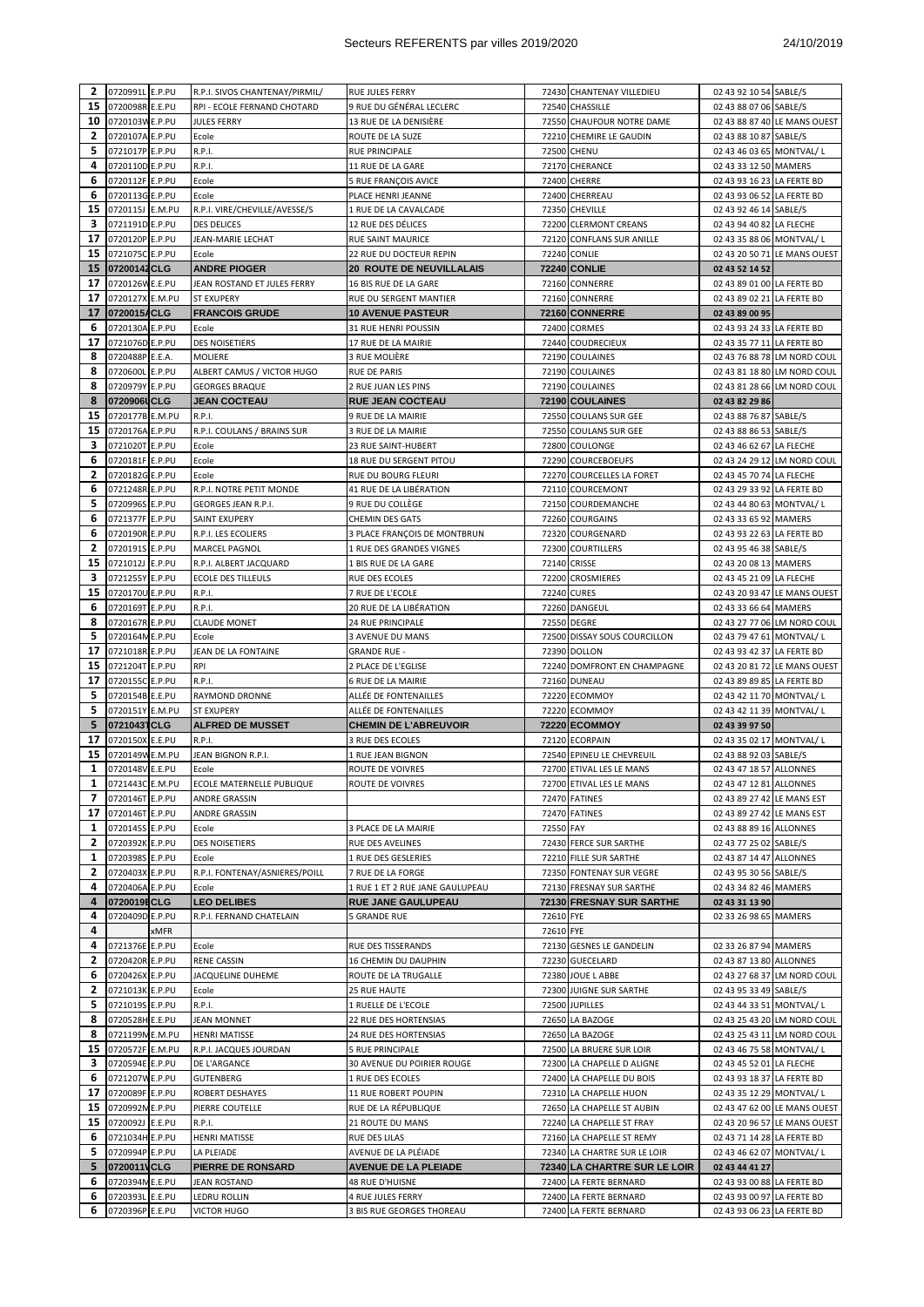| 6                       | 0721311J E.M.PU                    | <b>JACQUES PREVERT</b>                 | RUE DE LAUFFEN                                             | 72400 LA FERTE BERNARD                       | 02 43 93 12 10 LA FERTE BD                           |                                                             |
|-------------------------|------------------------------------|----------------------------------------|------------------------------------------------------------|----------------------------------------------|------------------------------------------------------|-------------------------------------------------------------|
| 6                       | 0720972R E.M.PU                    | <b>JULES FERRY</b>                     | 1 RUE JULES FERRY                                          | 72400 LA FERTE BERNARD                       | 02 43 93 08 16 LA FERTE BD                           |                                                             |
| 6                       | 0720395N E.M.PU                    | PAUL KLEE                              | 14 RUE D'HUISNE                                            | 72400 LA FERTE BERNARD                       | 02 43 93 04 79 LA FERTE BD                           |                                                             |
| 6                       | 0721239F E.M.PU                    | <b>VICTOR HUGO</b>                     | 3 TER RUE GEORGES THOREAU                                  | 72400 LA FERTE BERNARD                       | 02 43 93 09 62 LA FERTE BD                           |                                                             |
| 6                       | 07213649CLG                        | <b>GEORGES DESNOS</b>                  | <b>AVENUE GEORGES DESNOS</b>                               | 72405 LA FERTE BERNARD                       | 02 43 93 31 31                                       |                                                             |
| 6                       | 0720017C LPO                       | ROBERT GARNIER                         | AVENUE DU GÉNÉRAL DE GAULLE                                | 72405 LA FERTE BERNARD CEDEX                 | 02 43 60 11 60                                       |                                                             |
| 3                       | 0721372A E.E.PU                    | ANDRE FERTRE                           | RUE DE LA MAGDELEINE                                       | 72200 LA FLECHE                              | 02 43 94 39 33 LA FLECHE                             |                                                             |
| 3                       | 0720434F E.E.PU                    | LOUIS PASTEUR                          | <b>13 RUE PASTEUR</b>                                      | 72200 LA FLECHE                              | 02 43 94 12 26 LA FLECHE                             |                                                             |
| 3                       | 0720433E E.E.PU                    | RENE DESCARTES                         | 12 RUE PAPE CARPANTIER                                     | 72200 LA FLECHE                              | 02 43 94 05 29 LA FLECHE                             |                                                             |
| 3                       | 0721367V E.M.PU                    | ANDRE FERTRE                           | RUE CLAUDE DEBUSSY                                         | 72200 LA FLECHE                              | 02 43 94 32 02 LA FLECHE                             |                                                             |
| 3                       | 0720889A E.M.PU                    | PAPE CARPANTIER                        | 3 RUE FOUQUET DE LA VARENNE                                | 72200 LA FLECHE                              | 02 43 94 04 76 LA FLECHE                             |                                                             |
| 3                       | 0721446F E.P.PU                    | JULES FERRY                            | RUE DES MARAÏCHERS                                         | 72200 LA FLECHE                              | 02 43 94 50 68 LA FLECHE                             |                                                             |
| 3                       | 0720432D E.P.PU                    | LAZARE DE BAIF                         | PLACE DE L'EGLISE                                          | 72200 LA FLECHE                              | 02 43 94 06 91 LA FLECHE                             |                                                             |
| 3                       | 0720603P E.P.PU                    | <b>LEO DELIBES</b>                     | 20 RUE ALBERT VIRFEU                                       | 72200 LA FLECHE                              | 02 43 94 09 89 LA FLECHE                             |                                                             |
| 3                       | 0720062ECLG                        | <b>LE VIEUX CHENE</b>                  | <b>4 RUE DES ETURCIES</b>                                  | 72200 LA FLECHE                              | 02 43 48 12 00                                       |                                                             |
| 3                       | 0720023JCLG                        | <b>PETIT VERSAILLES</b>                | <b>RUE DE SAINT GERMAIN</b>                                | 72200 LA FLECHE                              | 02 43 94 33 42                                       |                                                             |
| 3                       | 0720021G LPO                       | D'ESTOURNELLES DE CONSTANT             | <b>BOULEVARD DU QUEBEC</b>                                 | 72205 LA FLECHE CEDEX                        | 02 43 94 05 10                                       |                                                             |
| 2                       | 0720401V E.P.PU                    | A LA CLAIRE FONTAINE                   | 2 RUE PRINCIPALE                                           | 72330 LA FONTAINE ST MARTIN                  | 02 43 87 82 46 LA FLECHE                             |                                                             |
| 8                       | 0720997T E.P.PU                    | R.P.I. ROBERT DOISNEAU                 |                                                            | 72380 LA GUIERCHE                            |                                                      | 02 43 27 44 67 LM NORD COUL                                 |
| 15                      |                                    | <b>ROBERT DESNOS</b>                   | 37 RUE PRINCIPALE<br>1 RUE DES ECOLES                      | 72650 LA MILESSE                             |                                                      |                                                             |
| 15                      | 0721202R E.E.PU                    |                                        |                                                            |                                              |                                                      | 02 43 25 30 05 LE MANS OUEST                                |
|                         | 0721247P E.M.PU                    | SONIA DELAUNAY                         | 12 RUE DES ECOLES                                          | 72650 LA MILESSE                             |                                                      | 02 43 25 64 11 LE MANS OUEST                                |
| 15                      | 0720691K E.E.PU                    | R.P.I.                                 | 2 BIS RUE PRINCIPALE                                       | 72550 LA QUINTE                              |                                                      | 02 43 27 76 58 LE MANS OUEST                                |
| $\overline{\mathbf{2}}$ | 0721232Y E.P.PU                    | LA RENARDIERE                          | RUE RAOUL PICHON                                           | 72210 LA SUZE SUR SARTHE                     | 02 43 77 31 13 SABLE/S                               |                                                             |
| 2                       | 0721402H E.P.PU                    | <b>LES CHATAIGNIERS</b>                | 13 RUE DES CHÂTAIGNIERS                                    | 72210 LA SUZE SUR SARTHE                     | 02 43 77 39 55 SABLE/S                               |                                                             |
| $\mathbf{2}$            | 07209051CLG                        | A.J.TROUVE-CHAUVEL                     | <b>RUE RAOUL PICHON</b>                                    | 72210 LA SUZE SUR SARTHE                     | 02 43 77 31 41                                       |                                                             |
| 5                       | 0720439L E.P.PU                    | J. BAPTISTE GALAN                      | 3 RUE DE LA CHESNAIE                                       | 72220 LAIGNE EN BELIN                        | 02 43 42 43 16 MONTVAL/L                             |                                                             |
| 17                      | 0720440M E.P.PU                    | <b>GEORGES VALLEE</b>                  | ROUTE DE SAINT-JEAN-DES-ECHELLES                           | 72320 LAMNAY                                 | 02 43 71 81 28 LA FERTE BD                           |                                                             |
| 15<br>17                | 0720441N E.P.PU                    | R.P.I.                                 | RUE DES VALLÉES                                            | 72240 LAVARDIN                               |                                                      | 02 43 27 72 65 LE MANS OUEST                                |
|                         | 0721014L E.P.PU                    | Ecole                                  | 1 RUE DU MONTANGIS                                         | 72390 LAVARE                                 | 02 43 71 30 41 LA FERTE BD                           |                                                             |
| 2                       | 0720525E E.P.PU                    | Ecole                                  | 14 RUE DU STADE                                            | 72200 LE BAILLEUL                            | 02 43 45 82 79 LA FLECHE                             |                                                             |
| 17                      | 0721027A E.P.PU                    | ECOLE DE LA MERIZE                     | 5 RUE DES 4 VENTS                                          | 72370 LE BREIL SUR MERIZE                    | 02 43 76 90 36 LA FERTE BD                           |                                                             |
| 5                       | 0721203S E.E.PU                    | LES LUCIOLES                           | PLACE DU DOCTEUR SALMON                                    | 72150 LE GRAND LUCE                          | 02 43 40 92 72 MONTVAL/L                             |                                                             |
| 5<br>5                  | 0721190C E.M.PU<br>0721044UCLG     | LES PETITS LUTINS                      | RUE SAINTE ANNE                                            | 72150 LE GRAND LUCE                          | 02 43 40 90 09 MONTVAL/L                             |                                                             |
| 17                      | 0721205U E.P.PU                    | <b>PAUL CHEVALLIER</b><br>Ecole        | <b>RUE SAINTE FACILE</b><br><b>18 RUE DES VIGNES</b>       | 72150 LE GRAND LUCE<br><b>72390 LE LUART</b> | 02 43 40 92 77<br>02 43 93 44 41 LA FERTE BD         |                                                             |
| 3                       | 0720471W E.E.PU                    | <b>GEORGES BRASSENS - LE LUDE</b>      | <b>15 RUE DES AITREAUX</b>                                 | 72800 LE LUDE                                |                                                      |                                                             |
| 3                       | 0720974T E.M.PU                    | <b>GEORGES BRASSENS - LE LUDE</b>      | <b>15 RUE DES AITREAUX</b>                                 | 72800 LE LUDE                                | 02 43 45 59 09 LA FLECHE<br>02 43 94 61 50 LA FLECHE |                                                             |
| 3                       | 0720162K E.P.PU                    | LES LOUPERVIERS - DISSE SOUS L         | 1 RUE DES FOSSÉS                                           | 72800 LE LUDE                                | 02 43 94 90 32 LA FLECHE                             |                                                             |
| 3                       | 07212269CLG                        | <b>LES QUATRE-VENTS</b>                | <b>13 RUE DES 4 VENTS</b>                                  | 72800 LE LUDE                                | 02 43 94 60 60                                       |                                                             |
|                         |                                    |                                        |                                                            |                                              |                                                      |                                                             |
|                         |                                    |                                        |                                                            |                                              |                                                      |                                                             |
| 10<br>7                 | 0720700V E.E.PU                    | ALFRED DE MUSSET                       | <b>30 RUE BOBILLOT</b>                                     | 72100 LE MANS                                |                                                      | 02 43 84 00 29 LE MANS OUEST                                |
| 10                      | 0721058J E.M.PU<br>0720611Y E.M.PU | ARTHUR RIMBAUD<br><b>BERTHE HUBERT</b> | 2 RUE DU COMMANDANT DELABOUDINIE<br><b>45 RUE BOBILLOT</b> | 72100 LE MANS<br>72100 LE MANS               | 02 43 40 89 18 LE MANS EST                           |                                                             |
| 8                       | 0720721T E.E.PU                    | CAMILLE CLAUDEL                        | 17 RUE D'HELSINKI                                          | 72000 LE MANS                                |                                                      | 02 43 84 26 94 LE MANS OUEST<br>02 43 81 45 75 LM NORD COUL |
| 15                      | 0720618F E.M.PU                    | CHASSE ROYALE                          | 20 BOULEVARD ROGER BOUVET                                  | 72000 LE MANS                                |                                                      | 02 43 24 46 65 LE MANS OUEST                                |
| 9                       | 0720613A E.M.PU                    | CITE DES PINS                          | 9 RUE DU COLONEL RENARD                                    | 72100 LE MANS                                | 02 43 84 33 69 LE MANS SUD                           |                                                             |
| 10                      | 0720999V E.E.PU                    | CLAIREFONTAINE                         | 170 RUE PREMARTINE                                         | 72000 LE MANS                                |                                                      | 02 43 81 86 97 LE MANS OUEST                                |
| 10                      | 0720866A E.M.PU                    | CLAIREFONTAINE                         | 22 BIS RUE DES CYGNES                                      | 72000 LE MANS                                |                                                      | 02 43 81 40 89 LE MANS OUEST                                |
| $\overline{7}$          | 0720864Y E.M.PU                    | <b>CLAUDE BERNARD</b>                  | 39 RUE KEPLER                                              | 72100 LE MANS                                | 02 43 84 02 03 LE MANS EST                           |                                                             |
| 10                      | 0720713J E.M.PU                    | <b>CLAUDE CHAPPE</b>                   | 7 BIS RUE DE LA JUIVERIE                                   | 72000 LE MANS                                |                                                      | 02 43 21 01 56 LE MANS OUEST                                |
|                         | 10 0720022H E.P.PU                 | COURBOULAY                             | 39 RUE PAUL COURBOULAY                                     | 72000 LE MANS                                |                                                      | 02 43 21 01 75 LE MANS OUEST                                |
| 7                       | 0721373B E.M.PU                    | DANIELLE CASANOVA                      | 2 RUE FRANÇOIS DE MALHERBE                                 | 72000 LE MANS                                | 02 43 86 38 04 LE MANS EST                           |                                                             |
| 9                       | 0721078F E.E.PU                    | DOCTEUR CALMETTE                       | 30 RUE DE BELLEME                                          | 72100 LE MANS                                | 02 43 84 32 59 LE MANS SUD                           |                                                             |
| 9                       | 0720610X E.M.PU                    | DOCTEUR CALMETTE                       | 1 PLACE HUCHEPIE                                           | 72100 LE MANS                                | 02 43 84 20 03 LE MANS SUD                           |                                                             |
| 10                      | 0720717N E.E.PU                    | DULAC                                  | 9 RUE DE LA JUIVERIE                                       | 72000 LE MANS                                |                                                      | 02 43 14 13 13 LE MANS OUEST                                |
| 8                       | 0720696R E.E.PU                    | EDOUARD DE LA BOUSSINIERE              | 2 RUE PHILIPPE                                             | 72000 LE MANS                                |                                                      | 02 43 28 76 98 LM NORD COUL                                 |
| 7                       | 0721060L E.E.PU                    | EPAU                                   | 16 RUE DE POLOGNE                                          | 72100 LE MANS                                | 02 43 40 98 49 LE MANS EST                           |                                                             |
| 9                       | 0721471H E.M.PU                    | <b>EUGENIE COTTON</b>                  | 28 RUE ETIENNE FALCONET                                    | 72000 LE MANS                                | 02 43 72 59 15 LE MANS SUD                           |                                                             |
| 10                      | 0720737K E.P.PU                    | FERDINAND BUISSON                      | <b>63 AVENUE YZEUX</b>                                     | 72000 LE MANS                                |                                                      | 02 43 81 36 12 LE MANS OUEST                                |
| 1                       | 0720481G E.E.PU                    | GARNIER-PAGES                          | 168 AVENUE OLIVIER HEUZE                                   | 72000 LE MANS                                | 02 43 28 77 84 ALLONNES                              |                                                             |
| 7                       | 0720880R E.E.PU                    | <b>GASTON BACHELARD</b>                | 23 RUE LÉON BLUM                                           | 72100 LE MANS                                | 02 43 41 43 97 LE MANS EST                           |                                                             |
| 7                       | 0721371Z E.E.PU                    | GAZONFIER                              | 2 RUE FRANÇOIS DE MALHERBE                                 | 72000 LE MANS                                | 02 43 86 39 76 LE MANS EST                           |                                                             |
| 10                      | 0720715L E.M.PU                    | <b>GENERAL GOUGEARD</b>                | 36 RUE DE RICHEBOURG                                       | 72000 LE MANS                                |                                                      | 02 43 24 33 76 LE MANS OUEST                                |
| 7                       | 0720881S E.E.PU                    | <b>GERARD PHILIPE</b>                  | 29 RUE KEPLER                                              | 72100 LE MANS                                | 02 43 84 04 93 LE MANS EST                           |                                                             |
| 8                       | 0720621J E.M.PU                    | <b>GERMAIN PILON</b>                   | 24 RUE GERMAIN PILON                                       | 72000 LE MANS                                |                                                      | 02 43 82 48 17 LM NORD COUL                                 |
| 9                       | 0720708D E.E.PU                    | GOUNOD MICHEL                          | 4 ALLÉE CLAUDE DEBUSSY                                     | 72000 LE MANS                                | 02 43 84 12 46 LE MANS SUD                           |                                                             |
| 9                       | 0720733F E.E.PU                    | <b>GUY MOQUET - GLONNIERES</b>         | <b>6 AVENUE GRECO</b>                                      | 72000 LE MANS                                | 02 43 84 15 91 LE MANS SUD                           |                                                             |
| 7                       | 0720615C E.M.PU                    | HAUREAU                                | 3 PLACE EGLISE ST MARTIN                                   | 72100 LE MANS                                | 02 43 84 09 21 LE MANS EST                           |                                                             |
| 7                       | 0721499N E.M.PU                    | HENRI WALLON                           | 31 RUE DE L'ESTÉREL                                        | 72100 LE MANS                                | 02 43 40 92 11 LE MANS EST                           |                                                             |
| 10                      | 0720725X E.E.PU                    | JEAN MACE                              | 24 RUE JEAN MACÉ                                           | 72100 LE MANS                                |                                                      | 02 43 16 01 08 LE MANS OUEST                                |
| 9                       | 0720704Z E.E.PU                    | JEAN MERMOZ                            | 2 PLACE RAYMOND ADELET                                     | 72100 LE MANS                                | 02 43 72 43 90 LE MANS SUD                           |                                                             |
| 9                       | 0720868C E.M.PU                    | JEAN VILAR                             | 17 RUE DES BALSAMINES                                      | 72100 LE MANS                                | 02 43 85 56 33 LE MANS SUD                           |                                                             |
| 9                       | 0720703Y E.E.PU                    | JULES FERRY                            | 5 RUE JULES FERRY                                          | 72100 LE MANS                                | 02 43 72 51 18 LE MANS SUD                           |                                                             |
| 9                       | 0720614B E.M.PU                    | <b>JULES FERRY</b>                     | 1 RUE JULES FERRY                                          | 72100 LE MANS                                | 02 43 72 50 35 LE MANS SUD                           |                                                             |
| 10                      | 0720620H E.M.PU                    | JULIEN PESCHE                          | 49 RUE DU PUITS DE LA CHAINE                               | 72000 LE MANS                                |                                                      | 02 43 28 79 05 LE MANS OUEST                                |
| 8                       | 0720878N E.E.PU                    | LA MADELEINE                           | 10 RUE VAN VOOREN                                          | 72000 LE MANS                                |                                                      | 02 43 24 82 95 LM NORD COUL                                 |
| 8<br>9                  | 0720867B E.M.PU<br>0721231X E.E.PU | LA MADELEINE<br>LAPIERRE-PERGAUD       | 77 RUE DU MOULIN L'EVÊQUE<br>1 AVENUE DES FLEURS           | 72000 LE MANS<br>72100 LE MANS               | 02 43 84 21 22 LE MANS SUD                           | 02 43 28 63 17 LM NORD COUL                                 |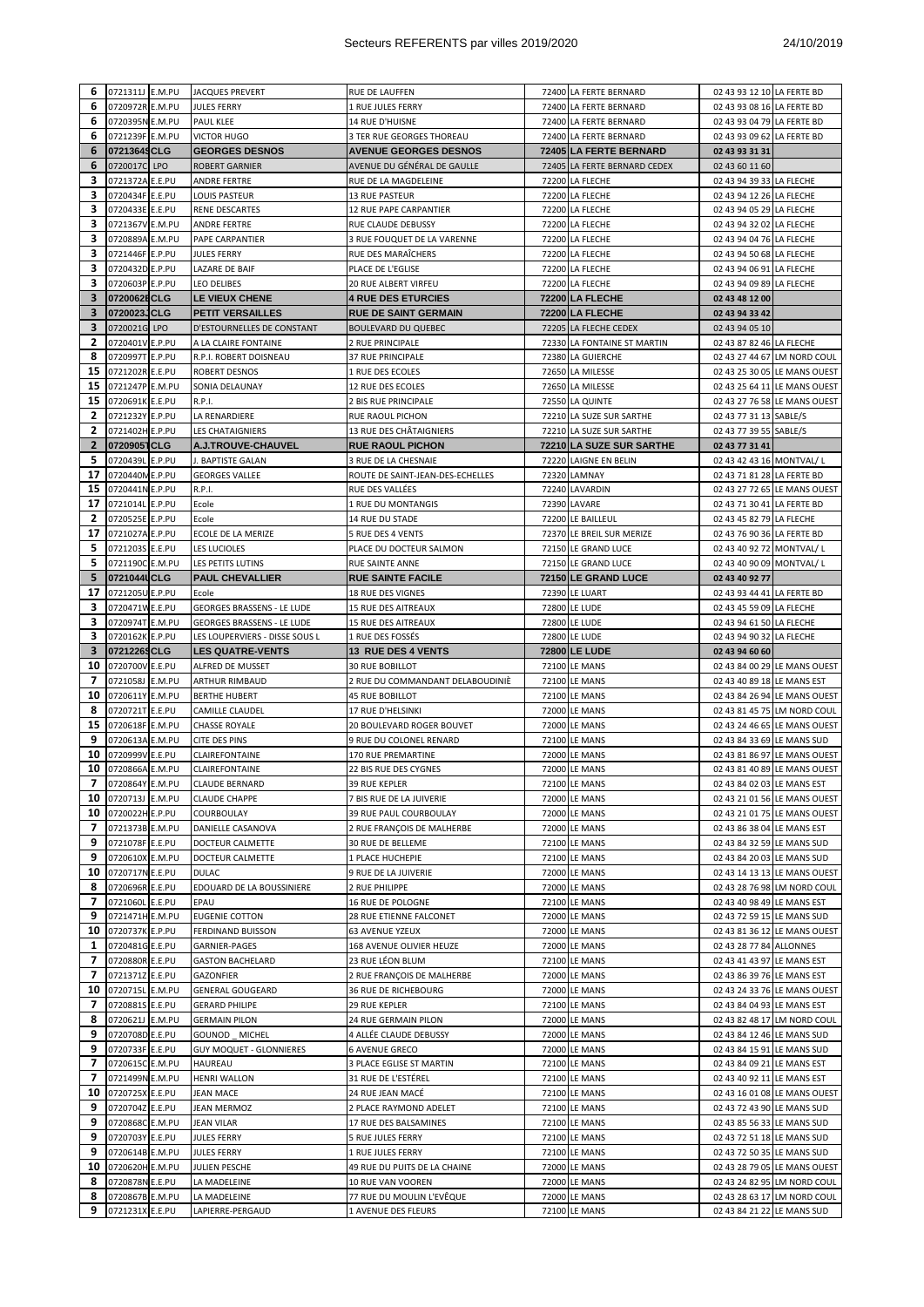| 9                       | 0720608V E.M.PU                    | LEONARD DE VINCI                   | 5 RUE EDOUARD BELIN              |            | 72100 LE MANS                           | 02 43 84 00 03 LE MANS SUD                        |                              |
|-------------------------|------------------------------------|------------------------------------|----------------------------------|------------|-----------------------------------------|---------------------------------------------------|------------------------------|
| 10                      | 0720879P E.E.PU                    | <b>LES ARDRIERS</b>                | 54 RUE DU HAPPEAU                |            | 72000 LE MANS                           |                                                   | 02 43 24 79 00 LE MANS OUEST |
| 10                      | 0720893E E.M.PU                    | LES ARDRIERS                       | 56 RUE DU HAPPEAU                |            | 72000 LE MANS                           |                                                   | 02 43 28 72 90 LE MANS OUEST |
| 8                       | 0720711G E.M.PU                    | LES MAILLETS                       | 35 BIS RUE DES FONTENELLES       |            | 72000 LE MANS                           |                                                   | 02 43 81 62 89 LM NORD COUL  |
| 9                       | 0721258B E.E.PU                    | LOUIS BLERIOT                      | 23 BOULEVARD JEAN YVES CHAPALAIN |            | 72100 LE MANS                           | 02 43 84 32 56 LE MANS SUD                        |                              |
| 9                       | 0720612Z E.M.PU                    | LOUIS PERGAUD                      | 1 PLACE DES CYCLAMENS            |            | 72100 LE MANS                           | 02 43 84 01 47 LE MANS SUD                        |                              |
| 15                      | 0720616D E.M.PU                    | <b>LOUISE LABE</b>                 | 46 RUE DE SAINT NAZAIRE          |            | 72000 LE MANS                           |                                                   | 02 43 24 57 40 LE MANS OUEST |
| 8                       | 0720865Z E.M.PU                    | LUCIE AUBRAC                       | 34 RUE DE LISBONNE               |            | 72000 LE MANS                           |                                                   | 02 43 81 62 95 LM NORD COUL  |
| 10                      | 0721024X E.E.PU                    | MARCEAU                            | 52 RUE DU PUITS DE LA CHAINE     |            | 72000 LE MANS                           |                                                   | 02 43 28 66 30 LE MANS OUEST |
| 15                      | 0720915D E.E.PU                    | MARCEL PAGNOL                      | 93 RUE DE SAINT AUBIN            |            | 72000 LE MANS                           |                                                   | 02 43 23 37 86 LE MANS OUEST |
| 1                       | 0720617E E.M.PU                    | <b>MARIE CURIE</b>                 | 12 RUE BEAUREGARD                |            | 72000 LE MANS                           | 02 43 28 76 69 ALLONNES                           |                              |
| 9                       | 0720607U E.M.PU                    | MARYSE BASTIE                      | 21 RUE DU GRÉCO                  |            | 72000 LE MANS                           | 02 43 84 00 85 LE MANS SUD                        |                              |
| 9                       | 0721023W E.P.PU                    | <b>MAUBOUSSIN</b>                  | 24 AVENUE GEORGES DURAND         |            | 72100 LE MANS                           | 02 43 84 15 38 LE MANS SUD                        |                              |
| 9                       | 0720730C E.E.PU                    | MICHEL ANGE                        | 3 RUE EDOUARD BELIN              |            | 72100 LE MANS                           | 02 43 84 12 62 LE MANS SUD                        |                              |
| 1                       | 0721315N E.E.PU                    | MONTAIGU                           | 29 RUE DE MONTAIGU               |            | 72000 LE MANS                           | 02 43 28 62 01 ALLONNES                           |                              |
| 1                       | 0721269N E.M.PU                    | <b>MONTAIGU</b>                    | 33 RUE DE MONTAIGU               |            | 72000 LE MANS                           | 02 43 24 21 56 ALLONNES                           |                              |
| 9                       | 0720489R E.M.PU                    | PABLO PICASSO                      | 70 RUE GUSTAVE COURBET           |            | 72100 LE MANS                           | 02 43 72 86 28 LE MANS SUD                        |                              |
| 10                      | 0720712H E.M.PU                    | PAPE CARPANTIER                    | 41 RUE DE L'ORMEAU               |            | 72000 LE MANS                           |                                                   | 02 43 84 62 67 LE MANS OUEST |
| 7                       | 0721061ME.E.PU                     | PAUL ELUARD - SABLONNIERE          | 2 RUE DU COMMANDANT DELABOUDINIE |            | 72100 LE MANS                           | 02 43 86 06 98 LE MANS EST                        |                              |
| 8                       | 0720291A E.M.A.                    | PAULINE KERGOMARD                  | 100 RUE VOLTAIRE                 |            | 72000 LE MANS                           |                                                   | 02 43 28 80 98 LM NORD COUL  |
| 7                       | 0721059K E.M.A.                    | PETIT LOUVRE                       | 4 RUE VINCENT AURIOL             |            | 72100 LE MANS                           | 02 43 84 01 70 LE MANS EST                        |                              |
| 10                      | 0720718P E.E.PU                    | PIERRE BELON                       | 1 RUE ERPELL                     |            | 72000 LE MANS                           |                                                   | 02 43 81 32 05 LE MANS OUEST |
| 10                      | 0721253W E.P.PU                    | PIERRE DE RONSARD                  | 31 RUE DE LA FUIE                |            | 72000 LE MANS                           |                                                   | 02 43 84 64 68 LE MANS OUEST |
| 7                       | 0720719R E.E.PU                    | PIERRE PHILIPPEAUX                 | 180 AVENUE JEAN JAURÉS           |            | 72100 LE MANS                           | 02 43 84 05 26 LE MANS EST                        |                              |
| 10                      | 0720693M E.P.PU                    | RENE DESCARTES                     | <b>21 RUE BESNIER</b>            |            | 72000 LE MANS                           |                                                   | 02 43 84 64 11 LE MANS OUEST |
| 15                      | 0720486M E.E.PU                    | ROGER BOUVET                       | 22 BOULEVARD ROGER BOUVET        |            | 72000 LE MANS                           |                                                   | 02 43 28 16 08 LE MANS OUEST |
| 7                       | 0720975U E.M.PU                    | SONIA DELAUNAY                     | 10 RUE DE BELGIQUE               |            | 72100 LE MANS                           | 02 43 75 00 14 LE MANS EST                        |                              |
| 8                       | 0720491T E.E.A.                    | <b>SUZANNE BUSSON</b>              | 22 RUE GERMAIN PILON             |            | 72000 LE MANS                           |                                                   | 02 43 81 44 68 LM NORD COUL  |
| 7                       | 0721235B E.E.PU                    | VILLARET                           | 140 RUE D'ISAAC                  |            | 72000 LE MANS                           | 02 43 81 96 32 LE MANS EST                        |                              |
| 7                       | 0721266K E.M.PU                    | VILLARET                           | 134 RUE D'ISAAC                  |            | 72000 LE MANS                           | 02 43 81 19 16 LE MANS EST                        |                              |
| 9                       | 0720609W E.M.PU                    | <b>VIVALDI</b>                     | 2 ALLÉE FRÉDÉRIC CHOPIN          |            | 72000 LE MANS                           | 02 43 75 00 06 LE MANS SUD                        |                              |
| 8                       | 0720030S LG                        |                                    |                                  |            |                                         |                                                   |                              |
| 9                       |                                    | <b>BELLEVUE</b>                    | 2 RUE ABBAYE ST VINCENT          |            | 72001 LE MANS                           | 02 43 81 61 00                                    |                              |
|                         | 0720034W LP                        | <b>FUNAY-HELENE BOUCHER</b>        | 157 RUE H.CHAMPION               |            | 72001 LE MANS                           | 02 43 50 12 30                                    |                              |
| 15                      | 0720033V LPO                       | <b>GABRIEL TOUCHARD-WASHINGTON</b> | <b>8 PLACE WASHINGTON</b>        |            | 72001 LE MANS                           | 02 43 50 16 20                                    |                              |
| 7                       | 0721094Y LPO                       | LE MANS SUD                        | 128 RUE HENRI CHAMPION           |            | 72058 LE MANS                           | 02 43 86 24 16                                    |                              |
| 10                      | 0721493G LGT                       | MARGUERITE YOURCENAR               | 2 RUE DU MIROIR                  |            | 72007 LE MANS                           | 02 43 84 02 60                                    |                              |
| 8                       | 0720029R LG                        | <b>MONTESQUIEU</b>                 | 1 RUE MONTESQUIEU                |            | 72008 LE MANS                           | 02 43 76 93 20                                    |                              |
| $\overline{\mathbf{z}}$ | 0720081XCLG                        | <b>ALAIN-FOURNIER</b>              | <b>14 RUE COPERNIC</b>           |            | <b>72100 LE MANS</b>                    | 02 43 16 01 80                                    |                              |
|                         |                                    |                                    |                                  |            |                                         |                                                   |                              |
| $\overline{7}$          | 07208000CLG                        | <b>ALBERT CAMUS</b>                | 50 RUE DU PAVILLON               |            | <b>72100 LE MANS</b>                    | 02 43 84 21 37                                    |                              |
| 10                      | 07200400CLG                        | <b>AMBROISE PARE</b>               | 57 RUE GUILLOT AMI               |            | <b>72000 LE MANS</b>                    | 02 43 28 21 43                                    |                              |
| 10                      | 0721363FCLG                        | <b>BERTHELOT</b>                   | <b>28 RUE BERTHELOT</b>          |            | <b>72000 LE MANS</b>                    | 02 43 85 18 40                                    |                              |
| $\overline{ }$          | 07209870CLG                        | <b>COSTA-GAVRAS</b>                | 10 ALLÉE DU VAL D'HUISNE         |            | <b>72100 LE MANS</b>                    | 02 43 84 05 30                                    |                              |
| 15                      | 07207990CLG                        | <b>JEAN DE L'EPINE</b>             | <b>9 AVENUE DE MARSEILLE</b>     |            | <b>72000 LE MANS</b>                    | 02 43 28 70 71                                    |                              |
| $\overline{7}$          | 0721090UCLG                        | <b>JOSEPH WEISSMANN</b>            | <b>146 RUE D ISAAC</b>           |            | <b>72000 LE MANS</b>                    | 02 43 81 40 00                                    |                              |
| 9                       | 0720797ACLG                        | <b>JOSEPHINE BAKER</b>             | <b>9 RUE JACQUES MILLET</b>      |            | <b>72100 LE MANS</b>                    | 02 43 50 02 60                                    |                              |
| 8                       | 0720986ICLG                        | <b>LA MADELEINE</b>                | <b>16 RUE VAN VOOREN</b>         |            | <b>72000 LE MANS</b>                    | 02 43 28 13 63                                    |                              |
| $\mathbf{1}$            | 0720798ECLG                        | LE VIEUX COLOMBIER                 | RUE DE LA BRIQUETERIE            |            | <b>72000 LE MANS</b>                    | 02 43 28 85 13                                    |                              |
|                         | 8 0720068 CLG                      | <b>LEON TOLSTOI</b>                | <b>1 AVENUE DE MADRID</b>        |            | 72000 LE MANS                           | 02 43 81 40 29                                    |                              |
| 9                       | 0721262FCLG                        | <b>LES SOURCES</b>                 | <b>30 RUE EDGAR DEGAS</b>        |            | <b>72100 LE MANS</b>                    | 02 43 72 56 10                                    |                              |
| 9                       | 0720902FCLG                        | PIERRE GILLES DE GENNES            | <b>61 AVENUE DE BRETAGNE</b>     |            | <b>72100 LE MANS</b>                    | 02 43 50 30 50                                    |                              |
| 10                      | 0720038ACLG                        | <b>ROGER VERCEL</b>                | <b>60 RUE PREMARTINE</b>         |            | <b>72000 LE MANS</b>                    | 02 43 81 68 31                                    |                              |
| 5                       | 0721201P E.P.PU                    | LOUISE MICHEL R.P.I.               | PLACE LOUISE MICHEL              |            | 72340 LHOMME                            | 02 43 79 29 37 MONTVAL/L                          |                              |
| 2                       | 0720452A E.P.PU                    | Ecole                              | 4 RUE JACQUES GALLET             |            | 72270 LIGRON                            | 02 43 45 72 11 LA FLECHE                          |                              |
| 5                       | 0720598J E.E.PU                    | R.P.I. DIDIER JEAN - LA CHAPEL     | 1 PLACE DIDIERJEAN               |            | 72340 LOIR EN VALLEE                    | 02 43 35 51 10 MONTVAL/L                          |                              |
| 5                       | 0720632W E.P.PU                    | ECOLE DE PONCÉ SUR LOIR            | 13 RUE PRINCIPALE                |            | 72340 LOIR EN VALLEE                    | 02 43 79 60 98 MONTVAL/L                          |                              |
| 5                       | 0720670M E.P.PU                    | ECOLE DE RUILLE SUR LOIR           | 10 RUE DE L'EUROPE               |            | 72310 LOIR EN VALLEE                    | 02 43 79 30 12 MONTVAL/L                          |                              |
| 17                      | 0720455D E.P.PU                    | PIERRE DE RONSARD                  | 16 RUE DE TORCE                  |            | 72450 LOMBRON                           | 02 43 76 63 21 LA FERTE BD                        |                              |
| 15                      | 0720456E E.E.PU                    | R.P.I.                             | 1 BIS RUE MARIE BIGNON           |            | 72540 LONGNES                           | 02 43 88 75 07 SABLE/S                            |                              |
| 2                       | 0720457F E.P.PU                    | Ecole                              | 4 RUE DE L'ECOLE                 |            | 72300 LOUAILLES                         | 02 43 95 37 24 SABLE/S                            |                              |
| 15                      | 0721069W E.E.PU                    | Ecole                              | 11 RUE DE VERDUN                 | 72540 LOUE |                                         | 02 43 88 40 36 SABLE/S                            |                              |
| 15                      | 0721054E E.M.PU                    | Ecole                              | 5 RUE GÂTÉ - LENORMAND           | 72540 LOUE |                                         | 02 43 88 40 70 SABLE/S                            |                              |
| 15                      | 0720024HCLG                        | <b>BELLE-VUE</b>                   | <b>RUE DE LA PERRIERE</b>        |            | 72540 LOUE                              | 02 43 88 41 34                                    |                              |
| 2                       | 0720460J E.P.PU                    | MOZART                             | 8 ROUTE DE SOULIGNE FLACE        |            | 72210 LOUPLANDE                         | 02 43 88 15 62 SABLE/S                            |                              |
| 5                       | 0720466R E.P.PU                    | LES LUCIOLES                       | RUE DU STADE                     |            | 72500 LUCEAU                            | 02 43 44 18 99 MONTVAL/ L                         |                              |
| 3                       | 0720468T E.P.PU                    | <b>GEORGES JEAN</b>                | RUE PAUL DOUMER                  |            | 72800 LUCHE PRINGE                      | 02 43 45 48 62 LA FLECHE                          |                              |
| 15                      | 0720472X E.E.PU                    | RPI - VALLON/MAIGNE                | 12 RUE DE L'AVENIR               |            | <b>72210 MAIGNE</b>                     | 02 43 88 11 30 SABLE/S                            |                              |
| 2                       | 0721274U E.P.PU                    | <b>BERNARD PALISSY</b>             | 1 RUE VICTOR HUGO                |            | 72270 MALICORNE SUR SARTHE              | 02 43 94 80 64 LA FLECHE                          |                              |
| 4                       | 0720477C E.E.PU                    | LOUIS PASTEUR                      | 3 BOULEVARD PASTEUR              |            | 72600 MAMERS                            | 02 43 97 62 91 MAMERS                             |                              |
| 4                       | 0720478D E.E.PU                    | PAUL FORT                          | 12 RUE DU FORT                   |            | 72600 MAMERS                            | 02 43 97 60 29 MAMERS                             |                              |
| 4                       | 0721290L E.M.PU                    | JEUX BRILLANTS                     | 2 RUE DES JEUX BRILLANTS         |            | 72600 MAMERS                            | 02 43 97 65 62 MAMERS                             |                              |
| 4                       | 0720479E E.M.PU                    | <b>VICTOR HUGO</b>                 | 10 BOULEVARD VICTOR HUGO         |            | 72600 MAMERS                            | 02 43 97 64 35 MAMERS                             |                              |
| 4                       | 0720027N LPO                       | PERSEIGNE                          | RUE JEAN JAURÈS                  |            | 72600 MAMERS                            | 02 43 97 64 00                                    |                              |
| 4                       | 0720069JCLG                        | <b>ALEXANDRE MAUBOUSSIN</b>        | <b>RUE JEAN JAURES</b>           |            | <b>72600 MAMERS</b>                     | 02 43 97 64 00                                    |                              |
| 3                       | 0720199A E.P.PU                    | ECOLE DU LAC                       | 11 RUE DU CHAMP DE FOIRE         |            | 72510 MANSIGNE                          | 02 43 46 14 33 LA FLECHE                          |                              |
| 5                       | 0721079G E.P.PU                    | R.P.I.                             | 1 ROUTE DU PORT GAUTIER          |            | 72340 MARCON                            | 02 43 44 69 22 MONTVAL/L                          |                              |
| 3<br>4                  | 0720203E E.P.PU<br>0720204F E.P.PU | Ecole                              | 20 RUE DE L'ECOLE                |            | 72200 MAREIL SUR LOIR<br>72170 MARESCHE | 02 43 45 46 13 LA FLECHE<br>02 43 34 66 32 MAMERS |                              |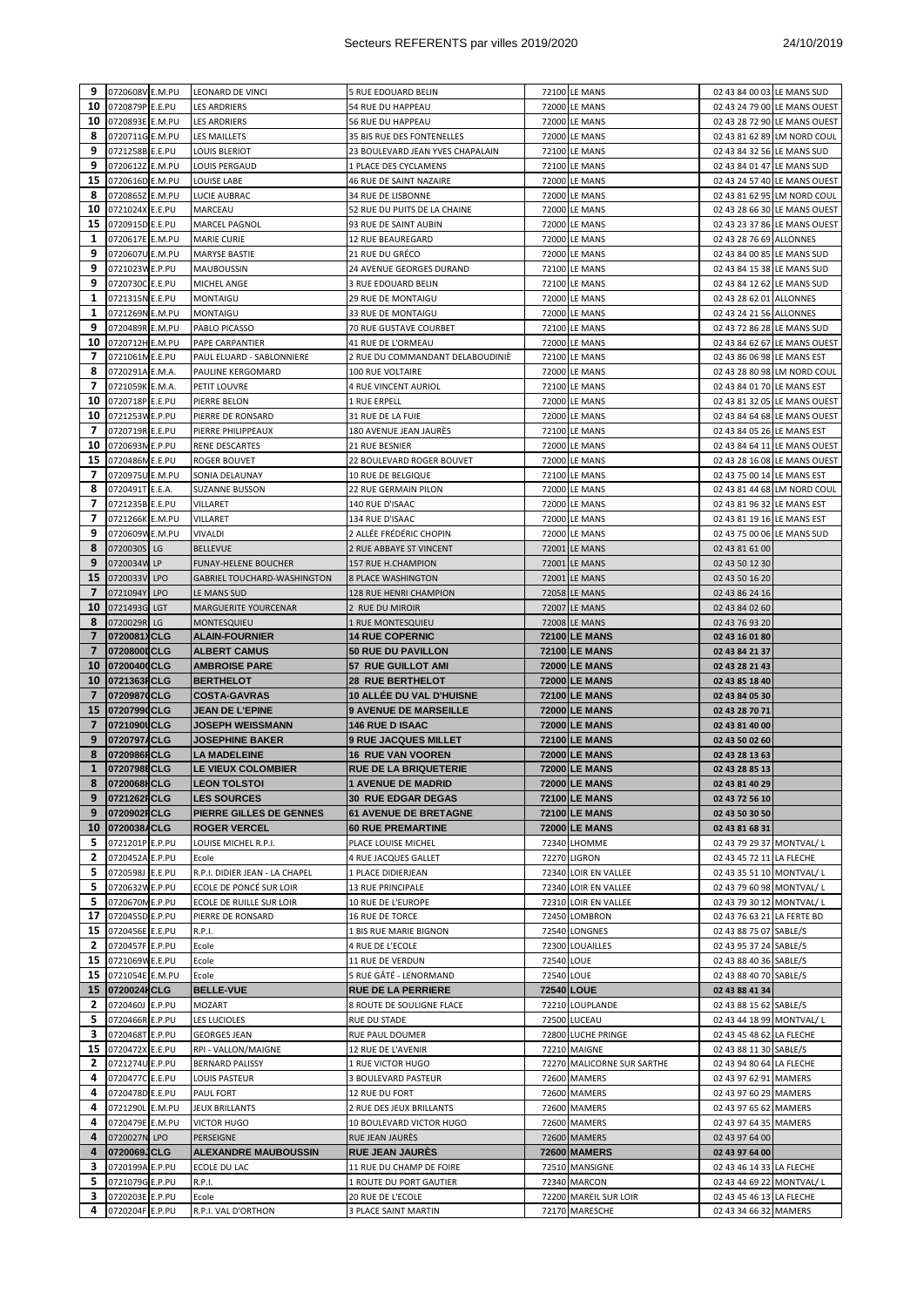| 5              | 0720206H E.P.PU    |      | <b>FELIX LEMAIRE</b>           | 10 RUE PAUL HUMMEL           |                    | 72220 MARIGNE LAILLE                                   | 02 43 42 63 93 MONTVAL/L   |                              |
|----------------|--------------------|------|--------------------------------|------------------------------|--------------------|--------------------------------------------------------|----------------------------|------------------------------|
| 6              | 0720909X E.E.PU    |      | LE PETIT NICOLAS               | 9 IMPASSE LES ETANDEAUX      |                    | 72260 MAROLLES LES BRAULTS                             | 02 43 97 42 91 MAMERS      |                              |
| 6              | 0720890B E.M.PU    |      | LE PETIT PRINCE                | RUE DES CHANTERELLES         |                    | 72260 MAROLLES LES BRAULTS                             | 02 43 97 42 43 MAMERS      |                              |
| 6              | 0720043FCLG        |      | JEAN MOULIN                    | <b>1 RUE DE BELLEVUE</b>     |                    | 72260 MAROLLES LES BRAULTS                             | 02 43 97 40 76             |                              |
| 5              | 0720212P E.E.PU    |      | <b>JULES FERRY</b>             | CHEMIN DES GLONNIÈRES        |                    | 72360 MAYET                                            | 02 43 46 60 76 LA FLECHE   |                              |
| 5              | 0720213R E.M.PU    |      | SAINT EXUPERY                  | <b>20 RUE PAUL FOURNIER</b>  |                    | 72360 MAYET                                            | 02 43 46 66 95 LA FLECHE   |                              |
| 5              | 0720988HCLG        |      | <b>SUZANNE BOUTELOUP</b>       | <b>AVENUE MAX BOYER</b>      |                    | 72360 MAYET                                            | 02 43 46 61 57             |                              |
| 17             | 0721310H E.E.PU    |      | R.P.I.                         | 4 RUE DE VIBRAYE             |                    | 72320 MELLERAY                                         | 02 43 71 91 61 LA FERTE BD |                              |
| 2              | 0720218W E.E.PU    |      | <b>RENE BUSSON</b>             | 19 RUE DU STADE              |                    | 72270 MEZERAY                                          | 02 43 45 15 19 LA FLECHE   |                              |
| 2              | 0721369X E.M.PU    |      | LES P'TITS LOUPS               | 2 RUE PRINCIPALE             |                    | 72270 MEZERAY                                          | 02 43 45 15 68 LA FLECHE   |                              |
| 15             | 0720908W E.E.PU    |      | R.P.I.                         | 4 CHEMIN DE LA FUIE          |                    | 72240 MEZIERES SOUS LAVARDIN                           |                            | 02 43 20 52 66 LE MANS OUEST |
| 6              | 0720220Y E.E.PU    |      | R.P.I.                         | 14 RUE DE LA 2ÈME DB         |                    | 72290 MEZIERES SUR PONTHOUIN                           | 02 43 97 45 10 LA FERTE BD |                              |
| 1              | 0720227F E.E.PU    |      | Ecole                          | 44 RUE JEAN FOUASSIER        |                    | 72230 MONCE EN BELIN                                   | 02 43 42 02 04 ALLONNES    |                              |
| 1              | 0721196J E.M.PU    |      | Ecole                          | <b>RUE CRUM</b>              |                    | 72230 MONCE EN BELIN                                   | 02 43 42 08 57 ALLONNES    |                              |
| 15             | 0721309G E.P.PU    |      | LES QUATRE SAISONS             | 7 RUE DES ECOLES             |                    | 72140 MONT ST JEAN                                     | 02 43 20 85 97 MAMERS      |                              |
| 17             | 0720233M E.P.PU    |      | R.P.I.                         | 6 RUE DU PRIEURÉ             |                    | 72120 MONTAILLE                                        | 02 43 35 15 08 MONTVAL/L   |                              |
| 8              | 0720236R E.P.PU    |      | LOUIS ROUZAY                   | 1 RUE DES ECOLES             |                    | 72380 MONTBIZOT                                        |                            | 02 43 27 60 66 LM NORD COUL  |
| 17             | 0720239U E.E.PU    |      | Ecole                          | 70 GRANDE RUE                |                    | 72450 MONTFORT LE GESNOIS                              | 02 43 76 70 85 LA FERTE BD |                              |
| 17             | 0720240V E.M.PU    |      | Ecole                          | 68 GRANDE RUE                |                    | 72450 MONTFORT LE GESNOIS                              | 02 43 76 71 59 LA FERTE BD |                              |
| 17             | 0721021U E.P.PU    |      | R.P.I.                         | 1 RUE HENRI BESNARD          |                    | 72320 MONTMIRAIL                                       | 02 43 93 65 35 LA FERTE BD |                              |
| 5              | 0720294D E.E.PU    |      | R.P.I.                         | RUE DE LUCÉ                  |                    | 72150 MONTREUIL LE HENRI                               | 02 43 44 80 92 MONTVAL/L   |                              |
| 5              | 0720100T E.E.PU    |      | BEAUREGARD                     | RUE DE BOURGOGNE             |                    | 72500 MONTVAL SUR LOIR                                 | 02 43 44 02 17 MONTVAL/L   |                              |
| 5              | 0720099S E.E.PU    |      | LE POINT DU JOUR               | <b>RUE DU HARAS</b>          |                    | 72500 MONTVAL SUR LOIR                                 | 02 43 44 05 36 MONTVAL/L   |                              |
| 5              | 0720101U E.M.PU    |      | DU GRAND DOUAI                 | 3 RUE DU GRAND DOUAI         |                    | 72500 MONTVAL SUR LOIR                                 | 02 43 44 62 34 MONTVAL/L   |                              |
| 5              | 0721400F E.M.PU    |      | LAURENTINE PROUST              | RUE LAURENTINE PROUST        |                    | 72500 MONTVAL SUR LOIR                                 | 02 43 44 05 37 MONTVAL/L   |                              |
| 5              | 0720231K E.P.PU    |      | R.P.I.                         | PLACE DE LA MAIRIE           |                    | 72500 MONTVAL SUR LOIR                                 | 02 43 44 17 35 MONTVAL/L   |                              |
| 5              | 0720386D E.P.PU    |      | <b>ROBINEAU</b>                | 21 RUE OSCAR MONERIS         |                    | 72500 MONTVAL SUR LOIR                                 | 02 43 79 45 38 MONTVAL/L   |                              |
| 5              | 0720012X LGT       |      | <b>RACAN</b>                   | 9 AVENUE DU MANS             |                    | 72500 MONTVAL SUR LOIR                                 | 02 43 44 02 50             |                              |
| 5              | 0720013Y LP        |      | MAL LECLERC HAUTECLOCQUE       | RUE DU GRAND DOUAI           |                    | 72500 MONTVAL SUR LOIR                                 | 02 43 44 01 85             |                              |
| 5              | 07200670CLG        |      | <b>DE BERCE</b>                | <b>9 AVENUE DU MANS</b>      |                    | 72500 MONTVAL SUR LOIR                                 | 02 43 44 02 50             |                              |
| 4              | 0720249E E.P.PU    |      | Ecole                          | 10 RUE DE LA POTERIE         |                    | 72130 MOULINS LE CARBONNEL                             | 02 33 26 88 87 MAMERS      |                              |
| 4              | 0720046JCLG        |      | <b>DES ALPES MANCELLES</b>     | <b>4 RUE JEAN CARBONNET</b>  |                    | 72130 MOULINS LE CARBONNEL                             | 02 33 26 88 48             |                              |
| 1              | 0721192E E.P.PU    |      | <b>FLORA TRISTAN</b>           | 6 BOULEVARD EMILE PLET       |                    | 72230 MULSANNE                                         | 02 43 42 00 95 ALLONNES    |                              |
| 1              | 0721387S E.P.PU    |      | PAUL CEZANNE                   | ALLÉE DE LA ROCHÈRE          |                    | 72230 MULSANNE                                         | 02 43 42 56 87 ALLONNES    |                              |
| $\mathbf{1}$   | 0721281ECLG        |      | <b>BOLLEE</b>                  | <b>7 AVENUE DE NETTLEHAM</b> |                    | 72230 MULSANNE                                         | 02 43 42 04 59             |                              |
| 4              | 0720253J E.P.PU    |      | R.P.I.                         | <b>4 RUE CREUSE</b>          |                    | 72600 NEUFCHATEL EN SAOSNOIS                           | 09 72 47 77 64 MAMERS      |                              |
| 15             | 0720910Y E.M.PU    |      |                                | 8 RUE DE VERDUN              |                    | 72240 NEUVILLALAIS                                     |                            | 02 43 20 57 95 LE MANS OUEST |
| 8              | 0721388T E.P.PU    |      | R.P.I.                         | 12 GRANDE RUE                |                    |                                                        |                            |                              |
| 8              |                    | xMFR | Ecole                          |                              |                    | 72190 NEUVILLE SUR SARTHE<br>72190 NEUVILLE SUR SARTHE |                            | 02 43 25 30 21 LM NORD COUL  |
|                |                    |      |                                |                              |                    |                                                        |                            |                              |
|                |                    |      |                                |                              |                    |                                                        |                            |                              |
| 15             | 0720259R E.P.PU    |      | R.P.I.                         | 7 RUE DE LA CROIX ROMPUE     |                    | 72240 NEUVY EN CHAMPAGNE                               |                            | 02 43 20 76 09 LE MANS OUEST |
| 4              | 0721306D E.P.PU    |      | R.P.I.                         | 12 RUE DE LA MAIRIE          |                    | 72110 NOGENT LE BERNARD                                | 02 43 29 15 96 MAMERS      |                              |
| 4              |                    | xMFR |                                |                              |                    | 72110 NOGENT LE BERNARD                                |                            |                              |
| 5              | 0720263V E.M.PU    |      | <b>EMILE FETICK R.P.I.</b>     | 18 ROUTE                     |                    | 72500 NOGENT SUR LOIR                                  | 02 43 44 07 57 MONTVAL/L   |                              |
| 2              | 0721277X E.E.PU    |      | PIERRE ET MARIE CURIE          | <b>RUE CURIE</b>             |                    | 72430 NOYEN SUR SARTHE                                 | 02 43 95 72 09 LA FLECHE   |                              |
| $\overline{2}$ | 0721293P E.M.PU    |      | Ecole                          | 28 RUE ALPHONSE DUBOIS       |                    | 72430 NOYEN SUR SARTHE                                 | 02 43 95 73 51 LA FLECHE   |                              |
| $\overline{2}$ | 07212630CLG        |      | <b>MARCEL PAGNOL</b>           | <b>PORT SAINTE MARIE</b>     |                    | 72430 NOYEN SUR SARTHE                                 | 02 43 94 81 95             |                              |
| 17             | 0720267Z E.P.PU    |      | R.P.I. ECOLE DE NUILLE LE JALA | 8 RUE DU ROUGERAI            |                    | 72370 NUILLE LE JALAIS                                 | 02 43 89 87 98 LA FERTE BD |                              |
|                | 4 0721278Y E.P.PU  |      | R.P.I.                         | RUE DE L'ECOLE               |                    | 72610 OISSEAU LE PETIT                                 | 02 33 26 92 34 MAMERS      |                              |
| 2              | 0720270C E.P.PU    |      | Ecole                          | 4 RUE DU PRIEURÉ             | 72330 OIZE         |                                                        | 02 43 87 21 77 LA FLECHE   |                              |
| 2              | 0721065S E.P.PU    |      | LES MARRONNIERS R.P.I.         | 13 AVENUE CHARLES DE GAULLE  |                    | 72300 PARCE SUR SARTHE                                 | 02 43 95 39 38 SABLE/S     |                              |
|                | 15 0720273F E.P.PU |      | Ecole                          | 5 RUE DU STADE               |                    | 72140 PARENNES                                         | 02 43 27 99 98 MAMERS      |                              |
| 5              | 0720276J E.E.PU    |      | <b>GUILLAUME APOLLINAIRE</b>   | 10 RUE VICTOR CROYEAU        |                    | 72250 PARIGNE L EVEQUE                                 | 02 43 75 80 61 LE MANS SUD |                              |
| 5              | 0720277K E.E.PU    |      | JEAN DE LA FONTAINE            | 2 RUE DES ECOLES             |                    | 72250 PARIGNE L EVEQUE                                 | 02 43 75 24 89 LE MANS SUD |                              |
| 5              | 0720278L E.M.PU    |      | AMSTRAMGRAM                    | RUE DE VIRREFOLLET           |                    | 72250 PARIGNE L EVEQUE                                 | 02 43 75 24 91 LE MANS SUD |                              |
| 5              | 0720847ECLG        |      | <b>LOUIS CORDELET</b>          | RUE DE CHATEAUROUX           |                    | 72250 PARIGNE L EVEQUE                                 | 02 43 75 80 52             |                              |
| 2              | 0720275H E.P.PU    |      | LES TROIS TILLEULS             | 44 RUE PRINCIPALE            |                    | 72330 PARIGNE LE POLIN                                 | 02 43 87 23 17 ALLONNES    |                              |
| 4              | 0720626P E.P.PU    |      | R.P.I. DE PIACE - COULOMBIERS  | 20 ROUTE NATIONALE           | <b>72170 PIACE</b> |                                                        | 02 43 97 03 78 MAMERS      |                              |
| 2              | 0721026Z E.E.PU    |      | R.P.I.                         | 2 RUE DE LA MADELEINE        |                    | 72350 POILLE SUR VEGRE                                 | 02 43 95 65 16 SABLE/S     |                              |
| 3              | 0720247C E.P.PU    |      | Ecole                          | 13 PLACE JEAN GRAFFIN        |                    | 72510 PONTVALLAIN                                      | 02 43 46 31 11 LA FLECHE   |                              |
| 3              | 0721304ECLG        |      | <b>JACQUES PREVERT</b>         | <b>RUE DE VISBECK</b>        |                    | 72510 PONTVALLAIN                                      | 02 43 46 30 70             |                              |
| 2              | 0720634Y E.P.PU    |      | LA VOUTONNE                    | 11 RUE ALAIN DE ROUGE        |                    | 72300 PRECIGNE                                         | 02 43 92 34 60 SABLE/S     |                              |
| 6              | 0720636A E.P.PU    |      | <b>HENRI MATISSE</b>           | 2 RUE DU PERCHE              |                    | 72400 PREVAL                                           | 02 43 93 85 80 LA FERTE BD |                              |
| 5              | 0721307E E.E.PU    |      | R.P.I. RAYMOND BROSSARD        | PLACE DE L'AVENIR            |                    | 72150 PRUILLE L EGUILLE                                | 02 43 40 90 19 MONTVAL/ L  |                              |
| 1              | 0721213C E.P.PU    |      | J.Y. COUSTEAU                  | 3 RUE DU BORDAGE             |                    | 72700 PRUILLE LE CHETIF                                | 02 43 47 14 38 ALLONNES    |                              |
| 3              | 0721289K E.P.PU    |      | R.P.I.                         | 11 BIS RUE JULES FERRY       |                    | 72510 REQUEIL                                          | 02 43 46 34 36 LA FLECHE   |                              |
| 2              | 0720683B E.E.PU    |      | ECOLE DU CHEMIN DE L'ETRE      | 5 RUE DU CHEMIN DE L'ÊTRE    |                    | 72210 ROEZE SUR SARTHE                                 | 02 43 77 35 68 SABLE/S     |                              |
| $\overline{2}$ | 0721313L E.M.PU    |      | FRANCOISE AGUILLON             | 8 ROUTE DE BESNE             |                    | 72210 ROEZE SUR SARTHE                                 | 02 43 77 28 82 SABLE/S     |                              |
| 15             | 0720682A E.E.PU    |      | R.P.I.                         | RUE DU MARÉCHAL LECLERC      |                    | 72610 ROUESSE FONTAINE                                 | 02 43 97 53 58 MAMERS      |                              |
| 15             | 0721308F E.P.PU    |      | Ecole                          | 8 RUE DE L'ECOLE             |                    | 72140 ROUESSE VASSE                                    | 02 43 20 86 97 MAMERS      |                              |
| 15             | 0720679X E.P.PU    |      | Ecole                          | 4 PLACE DE L'EGLISE          |                    | 72140 ROUEZ                                            | 02 43 20 21 66 MAMERS      |                              |
| 1              | 0720010V LEGTA     |      | LA GERMINIERE                  | LA GERMINIERE                |                    | 72700 ROUILLON                                         | 02 43 47 07 59             |                              |
| 1              | 0720677V E.P.PU    |      | Ecole                          | RUE DE L'EGLISE              |                    | 72700 ROUILLON                                         | 02 43 47 81 70 ALLONNES    |                              |
| 9              | 0721028B E.E.PU    |      | FERNAND BOUTIER                | 6 RUE DE PARIGNE L'ÉVÊQUE    |                    | 72230 RUAUDIN                                          | 02 43 75 71 40 LE MANS SUD |                              |
| 9              | 0721237D E.M.PU    |      | Ecole                          | 10 RUE DES POMMIERS          |                    | 72230 RUAUDIN                                          | 02 43 75 75 46 LE MANS SUD |                              |
| 2              | 0720279ME.P.PU     |      | ALAIN-BOURGETEAU               | 1 RUE JEAN DE BUEIL          |                    | 72300 SABLE SUR SARTHE                                 | 02 43 95 10 81 SABLE/S     |                              |
| $\mathbf{2}$   | 0721200N E.P.PU    |      | <b>GAI LEVANT</b>              | 7 AVENUE DE BUCKEBURG        |                    | 72300 SABLE SUR SARTHE                                 | 02 43 95 06 90 SABLE/S     |                              |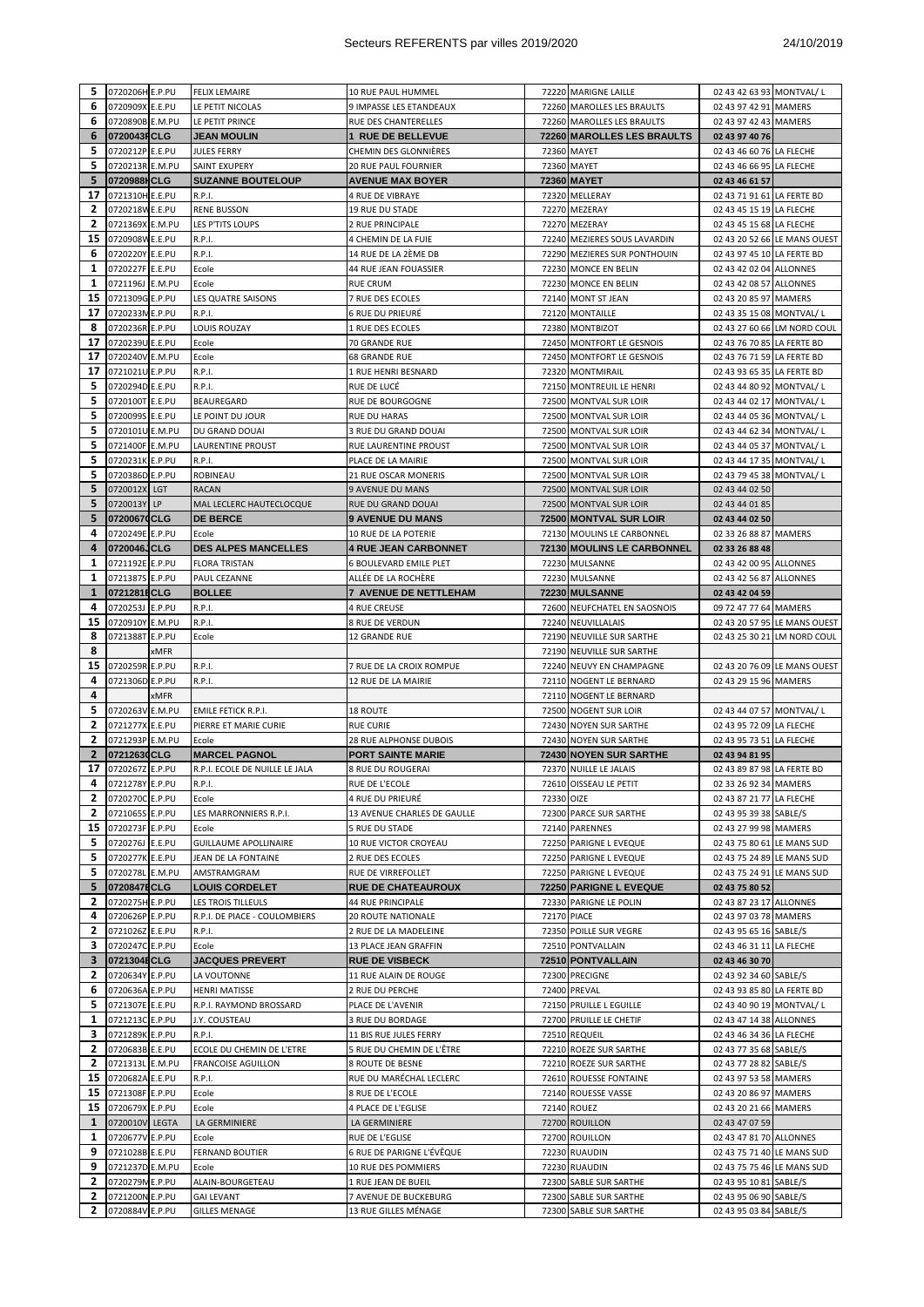| 2                 | 0721370Y E.P.PU                    |     | LE PRE                                                | 6 RUE DE LA MARJOLAINE                        |            | 72300 SABLE SUR SARTHE                                 | 02 43 95 44 33 SABLE/S                                     |  |
|-------------------|------------------------------------|-----|-------------------------------------------------------|-----------------------------------------------|------------|--------------------------------------------------------|------------------------------------------------------------|--|
| 2                 | 0720883U E.P.PU                    |     | SAINT-EXUPERY                                         | 5 RUE SAINT EXUPÉRY                           |            | 72300 SABLE SUR SARTHE                                 | 02 43 95 03 63 SABLE/S                                     |  |
| $\mathbf{2}$      | 0720070HCLG                        |     | <b>PIERRE REVERDY</b>                                 | <b>20 AVENUE CHARLES DE GAULLE</b>            |            | 72305 SABLE SUR SARTHE                                 | 02 43 95 37 93                                             |  |
| $\overline{2}$    | 0720048L LPO LYC                   |     | RAPHAEL ELIZE                                         | 21 RUE ST DENIS                               |            | 72301 SABLE SUR SARTHE CEDEX                           | 02 43 62 46 50                                             |  |
| $\mathbf{2}$<br>8 | 0720989JCLG                        |     | <b>SIMONE VEIL</b>                                    | <b>RUE FRANCOIS MAURIAC</b>                   |            | 72305 SABLE SUR SARTHE CEDE)                           | 02 43 95 07 55                                             |  |
| 8                 | 0721015M E.E.PU<br>0721197K E.M.PU |     | <b>MAURICE GENEVOIX</b><br>MAURICE GENEVOIX           | 16 RUE BEL AIR                                |            | 72190 SARGE LES LE MANS                                | 02 43 76 52 52 LM NORD COUL<br>02 43 76 50 30 LM NORD COUL |  |
| 7                 | 0720786N E.E.PU                    |     | JACQUES PREVERT                                       | PLACE DE LA POSTE<br>22 BIS RUE DE LA PELOUSE |            | 72190 SARGE LES LE MANS<br>72460 SAVIGNE L EVEQUE      | 02 43 27 54 87 LE MANS EST                                 |  |
| 7                 | 0721291ME.M.PU                     |     | POMME D API                                           | 16 RUE DE LA LIBÉRATION                       |            | 72460 SAVIGNE L EVEQUE                                 | 02 43 27 51 75 LE MANS EST                                 |  |
| 6                 | 0720788R E.P.PU                    |     | Ecole                                                 | 20 AVENUE DU GÉNÉRAL DE GAULLE                |            | 72160 SCEAUX SUR HUISNE                                | 02 43 93 22 82 LA FERTE BD                                 |  |
| 4                 | 0720789S E.P.PU                    |     | R.P.I.                                                | 22 RUE PIERREUSE                              |            | 72170 SEGRIE                                           | 02 43 33 12 18 MAMERS                                      |  |
| 17                | 0720791U E.P.PU                    |     | Ecole                                                 |                                               |            | 72390 SEMUR EN VALLON                                  | 02 43 93 67 37 LA FERTE BD                                 |  |
| 15                | 0721242J E.E.PU                    |     | Ecole                                                 | PLACE DES MINIMES                             |            | 72140 SILLE LE GUILLAUME                               | 02 43 20 13 90 MAMERS                                      |  |
| 15                | 0721395A E.M.PU                    |     | <b>FRANCOIS DEFORGE</b>                               | 37 RUE DE MAYENNE                             |            | 72140 SILLE LE GUILLAUME                               | 02 43 20 12 51 MAMERS                                      |  |
| 15                | 0720055U                           | LGT | PAUL SCARRON                                          | 579 ROUTE PAUL SCARRON                        |            | 72140 SILLE LE GUILLAUME                               | 02 43 52 11 00                                             |  |
| 15                | 07213651CLG                        |     | <b>PAUL SCARRON</b>                                   | <b>579 ROUTE PAUL SCARRON</b>                 |            | 72140 SILLE LE GUILLAUME                               | 02 43 52 11 00                                             |  |
| 6                 | 0721016N E.P.PU                    |     | RENE LANGLAIS                                         | <b>RUE NEUVE</b>                              |            | 72460 SILLE LE PHILIPPE                                | 02 43 27 53 46 LA FERTE BD                                 |  |
| 2                 | 0720311X E.P.PU                    |     | Ecole                                                 | RUE SAINT-AQUILIN                             |            | 72300 SOLESMES                                         | 02 43 95 37 26 SABLE/S                                     |  |
| 4                 | 0720313Z E.P.PU                    |     | R.P.I.                                                | 5 RUE DU PUITS FORGET                         |            | 72130 SOUGE LE GANELON                                 | 02 43 33 81 09 MAMERS                                      |  |
| 8                 | 0720314A E.P.PU                    |     | R.P.I. JEAN PHILIPPE CHABOT                           | RUE DES PONTS                                 |            | 72380 SOUILLE                                          | 02 43 27 44 00 LM NORD COUL                                |  |
| 2                 | 0720316C E.P.PU                    |     | Ecole                                                 | 3 ROUTE DE FLACÉ                              |            | 72210 SOULIGNE FLACE                                   | 02 43 88 57 91 SABLE/S                                     |  |
| 6                 | 0721071Y E.P.PU                    |     | Ecole                                                 | PLACE DE LA MAIRIE                            |            | 72290 SOULIGNE SOUS BALLON                             | 02 43 27 36 41 LM NORD COUL                                |  |
| 17                | 0720319F E.M.PU                    |     | R.P.I.                                                | 8 GRANDE RUE                                  |            | 72370 SOULITRE                                         | 02 43 89 82 10 LA FERTE BD                                 |  |
| 2                 | 0720320G E.P.PU                    |     | VAL DE TAUDE                                          | 1 RUE DE LA MAIRIE                            |            | 72300 SOUVIGNE SUR SARTHE                              | 02 43 95 45 15 SABLE/S                                     |  |
| 1                 | 0720321H E.E.PU                    |     | Ecole                                                 | ROUTE DE FILLE                                | 72700 SPAY |                                                        | 02 43 21 80 74 ALLONNES                                    |  |
| 1                 | 0721312K E.M.PU                    |     | LES PETITS PAS                                        | ROUTE DE FILLE                                | 72700 SPAY |                                                        | 02 43 21 11 68 ALLONNES                                    |  |
| 4                 | 0720664F E.P.PU                    |     | R.P.I.                                                | 4 PLACE DE L'EGLISE                           |            | 72130 ST AUBIN DE LOCQUENAY                            | 02 43 97 23 20 MAMERS                                      |  |
| 6                 | 0720662D E.P.PU                    |     | <b>VINCENT VAN GOGH</b>                               | <b>29 RUE DES ECOLES</b>                      |            | 72400 ST AUBIN DES COUDRAIS                            | 02 43 93 87 63 LA FERTE BD                                 |  |
| 5                 | 0720661C E.P.PU                    |     | JEAN DE LA FONTAINE                                   | <b>6 RUE DE L'ECOLE</b>                       |            | 72220 ST BIEZ EN BELIN                                 | 02 43 42 13 57 MONTVAL/L                                   |  |
| 17                | 0720659A E.E.PU                    |     | PAUL BERT                                             | LIEU-DIT LA COURTILLE                         |            | 72120 ST CALAIS                                        | 02 43 35 85 64 MONTVAL/L                                   |  |
| 17                | 0721268M E.M.PU                    |     | <b>CHARLES PERRAULT</b>                               | LIEU-DIT LA COURTILLE                         |            | 72120 ST CALAIS                                        | 02 43 35 03 23 MONTVAL/L                                   |  |
| 17                | 0720658Z E.M.PU                    |     | Ecole                                                 | 1 RUE DU DOCTEUR OLLIVIER                     |            | 72120 ST CALAIS                                        | 02 43 35 03 03 MONTVAL/L                                   |  |
| 17                | 0721301Y LP                        |     | JEAN RONDEAU                                          | ROUTE DE RAHAY                                |            | 72120 ST CALAIS                                        | 02 43 63 14 14                                             |  |
| 17                | 0720051FCLG                        |     | <b>JULES FERRY</b>                                    | <b>10 RUE DE L IMAGE</b>                      |            | 72120 ST CALAIS                                        | 02 43 63 17 17                                             |  |
| 6                 | 0720657Y E.P.PU                    |     | Ecole                                                 | ROUTE DE LOMBRON                              |            | 72110 ST CELERIN                                       | 02 43 29 37 48 LA FERTE BD                                 |  |
| 7                 | 0720651S E.P.PU                    |     | Ecole                                                 | 34 GRANDE RUE                                 |            | 72460 ST CORNEILLE                                     | 02 43 27 52 89 LE MANS EST                                 |  |
| 17                | 0720651S E.P.PU                    |     | Ecole                                                 | 34 GRANDE RUE                                 |            | 72460 ST CORNEILLE                                     | 02 43 27 52 89 LE MANS EST                                 |  |
| 4<br>4            | 0720649P E.E.PU<br>0721056G E.M.PU |     | <b>CLAUDE BOUCHARD</b><br>JOEL SADELER                | 2 RUE DES ECOLES<br>13 BIS RUE NATIONALE      |            | 72110 ST COSME EN VAIRAIS<br>72110 ST COSME EN VAIRAIS | 02 43 97 55 80 MAMERS<br>02 43 97 56 40 MAMERS             |  |
|                   |                                    |     |                                                       |                                               |            |                                                        |                                                            |  |
|                   |                                    |     |                                                       |                                               |            |                                                        |                                                            |  |
| 4                 | 07200539CLG                        |     | <b>VERON DE FORBONNAIS</b>                            | 2 AVENUE DES CYTISES                          |            | 72110 ST COSME EN VAIRAIS                              | 02 43 97 55 63                                             |  |
| 15<br>1           | 0720647M E.P.PU                    |     | R.P.I. VIRE/CHEVILLE/AVESSE/S                         | 43 AVENUE DE LA LIBÉRATION                    |            | 72350 ST DENIS D ORQUES<br>72700 ST GEORGES DU BOIS    | 02 43 88 41 92 SABLE/S                                     |  |
| 4                 | 0721297U E.P.PU<br>0720643H E.E.PU |     | TROMPE SOURIS<br>R.P.I. CASSINI                       | RUE DE SOULIGNE<br>ROUTE DE BONNETABLE        |            | 72110 ST GEORGES DU ROSAY                              | 02 43 47 11 48 ALLONNES<br>02 43 29 13 79 MAMERS           |  |
| 4                 | 0720692L E.P.PU                    |     | R.P.I.                                                | 26 RUE DES ARDOISIÈRES                        |            | 72130 ST GEORGES LE GAULTIER                           | 02 43 34 38 29 MAMERS                                      |  |
| 5                 | 0720287W E.E.PU                    |     | ROLAND DERET                                          | 2 BIS RUE DE TOURAINE                         |            | 72220 ST GERVAIS EN BELIN                              | 02 43 42 56 91 MONTVAL/L                                   |  |
| 5                 | 0721394Z E.M.PU                    |     | ROLAND DERET                                          | 10 RUE DE TOURAINE                            |            | 72220 ST GERVAIS EN BELIN                              | 02 43 42 56 90 MONTVAL/L                                   |  |
| 8                 | 0720295E E.P.PU                    |     | Ecole                                                 | 37 BIS RUE PRINCIPALE                         |            | 72380 ST JEAN D ASSE                                   | 02 43 25 25 60 LM NORD COUL                                |  |
|                   | 3 0720298H E.P.PU                  |     | Ecole                                                 | 11 RUE DE LA MAIRIE                           |            | 72510 ST JEAN DE LA MOTTE                              | 02 43 45 46 91 LA FLECHE                                   |  |
| 2                 | 0720301L E.P.PU                    |     | Ecole                                                 | RUE DES ETANGS                                |            | 72430 ST JEAN DU BOIS                                  | 02 43 95 76 68 SABLE/S                                     |  |
| 17                | 0720304P E.P.PU                    |     | TRISTAN KLINGSOR                                      | 18 RUE SAINTE ANNE                            |            | 72320 ST MAIXENT                                       | 02 43 93 49 81 LA FERTE BD                                 |  |
| 4                 | 0721288J E.E.PU                    |     | R.P.I.                                                | 20 ROUTE D'ALENCON                            |            | 72170 ST MARCEAU                                       | 02 43 33 07 60 MAMERS                                      |  |
| 5                 | 0720743S E.E.PU                    |     | Ecole                                                 | ROUTE DE TELOCHE                              |            | 72220 ST MARS D OUTILLE                                | 02 43 42 75 56 MONTVAL/L                                   |  |
| 5                 | 0721002Y E.M.PU                    |     | LA PASTOURELLE                                        | ROUTE DE TELOCHE                              |            | 72220 ST MARS D OUTILLE                                | 02 43 42 71 93 MONTVAL/ L                                  |  |
| 5                 | 0721037L E.E.PU                    |     | R.P.I.                                                | PLACE DE L'EGLISE                             |            | 72440 ST MARS DE LOCQUENAY                             | 02 43 35 69 17 MONTVAL/L                                   |  |
| 7                 | 0720744T E.E.PU                    |     | <b>CLAUDE CHAPPE</b>                                  | 6 ALLÉE SAINTE CATHERINE                      |            | 72470 ST MARS LA BRIERE                                | 02 43 89 20 56 LE MANS EST                                 |  |
| 17                | 0720744T E.E.PU                    |     | <b>CLAUDE CHAPPE</b>                                  | 6 ALLÉE SAINTE CATHERINE                      |            | 72470 ST MARS LA BRIERE                                | 02 43 89 20 56 LE MANS EST                                 |  |
| 7                 | 0720746V E.M.PU                    |     | LES HAUTS CHAMPS                                      | ALLÉE DES HAUTS CHAMPS                        |            | 72470 ST MARS LA BRIERE                                | 02 43 89 74 39 LE MANS EST                                 |  |
| 17                | 0720746V E.M.PU                    |     | LES HAUTS CHAMPS                                      | ALLÉE DES HAUTS CHAMPS                        |            | 72470 ST MARS LA BRIERE                                | 02 43 89 74 39 LE MANS EST                                 |  |
| 17                | 0721064R E.P.PU                    |     | <b>GUSTAVE BILLARD</b>                                | <b>6 RUE DES ECOLES</b>                       |            | 72440 ST MICHEL DE CHAVAIGNES                          | 02 43 63 10 87 LA FERTE BD                                 |  |
| 4                 | 0720753C E.P.PU                    |     | Ecole                                                 | <b>6 RUE DES ECOLES</b>                       |            | 72130 ST OUEN DE MIMBRE                                | 02 43 97 24 16 MAMERS                                      |  |
| 5                 | 0721233Z E.P.PU                    |     | <b>CLAIRE FONTAINE</b>                                | 24 RUE SAINT-MAMERT                           |            | 72220 ST OUEN EN BELIN                                 | 02 43 87 46 51 MONTVAL/L                                   |  |
| 4                 | 0720757G E.P.PU                    |     | CHARLES PERRAULT                                      | 2 PLACE DE L'EGLISE                           |            | 72610 ST PATERNE LE CHEVAIN                            | 02 33 31 74 40 MAMERS                                      |  |
| 4                 | 0720114H E.P.PU                    |     | LE CHAT PERCHE / LE CHEVAIN                           | PLACE DU CHÂTEAU                              |            | 72610 ST PATERNE LE CHEVAIN                            | 02 33 27 42 52 MAMERS                                      |  |
| 8                 | 0720292B E.P.PU                    |     | Ecole                                                 | RUE DU PETIT VIGNARD                          |            | 72190 ST PAVACE                                        | 02 43 81 65 85 LM NORD COUL                                |  |
| 5<br>15           | 0721214D E.M.PU<br>0720764P E.P.PU |     | R.P.I. ECOLE LES P'TITS BOPPES<br><b>HENRI NIGOUL</b> | <b>6 RUE DE LA VEUVE</b>                      |            | 72150 ST PIERRE DU LOROUER                             | 02 43 44 83 10 MONTVAL/ L                                  |  |
| 4                 | 0720766S E.P.PU                    |     | R.P.I.                                                | 33 RUE GRASBY<br><b>6 RUE DES CHANVRIERS</b>  |            | 72140 ST REMY DE SILLE                                 | 02 43 20 36 85 MAMERS                                      |  |
| 8                 | 0720772Y E.E.PU                    |     | Ecole                                                 |                                               |            | 72600 ST REMY DES MONTS                                | 02 43 33 49 02 MAMERS                                      |  |
| 8                 | 0721445E E.M.PU                    |     | LE PETIT MONDE                                        | 12 RUE DES ECOLES<br>BOULEVARD DE MAULE       |            | 72650 ST SATURNIN<br>72650 ST SATURNIN                 | 02 43 25 32 20 LM NORD COUL<br>02 43 25 53 00 LM NORD COUL |  |
| 8                 |                                    | Ly  | Les Horizons                                          |                                               |            | 72650 ST SATURNIN                                      |                                                            |  |
| 15                | 0720773Z E.E.PU                    |     | R.P.I.                                                | 15 RUE DE LA SELLE                            |            | 72240 ST SYMPHORIEN                                    | 02 43 20 72 23 LE MANS OUEST                               |  |
| 4                 | 0720777D E.E.PU                    |     | R.P.I.                                                | 12 RUE VIVENTIEN                              |            | 72600 ST VINCENT DES PRES                              | 02 43 33 14 13 MAMERS                                      |  |
| 5                 | 0721270P E.P.PU                    |     | R.P.I. 24 RUE EDMOND CHARLOT                          | 24 RUE EDMOND CHARLOT                         |            | 72150 ST VINCENT DU LOROUER                            | 02 43 44 84 17 MONTVAL/L                                   |  |
| 8                 | 0721077E E.P.PU                    |     | Ecole                                                 | 2 RUE JULES FERRY                             |            | 72380 STE JAMME SUR SARTHE                             | 02 43 27 62 94 LM NORD COUL                                |  |
| 8                 | 07210429CLG                        |     | <b>JEAN ROSTAND</b>                                   | <b>19 RUE JULES FERRY</b>                     |            | 72380 STE JAMME SUR SARTHE                             | 02 43 27 60 15                                             |  |
| 8                 | 0720771X E.P.PU                    |     | Ecole                                                 | 4 RUE DE CONLIE                               |            | 72380 STE SABINE SUR LONGEVE                           | 02 43 25 27 80 LM NORD COUL                                |  |